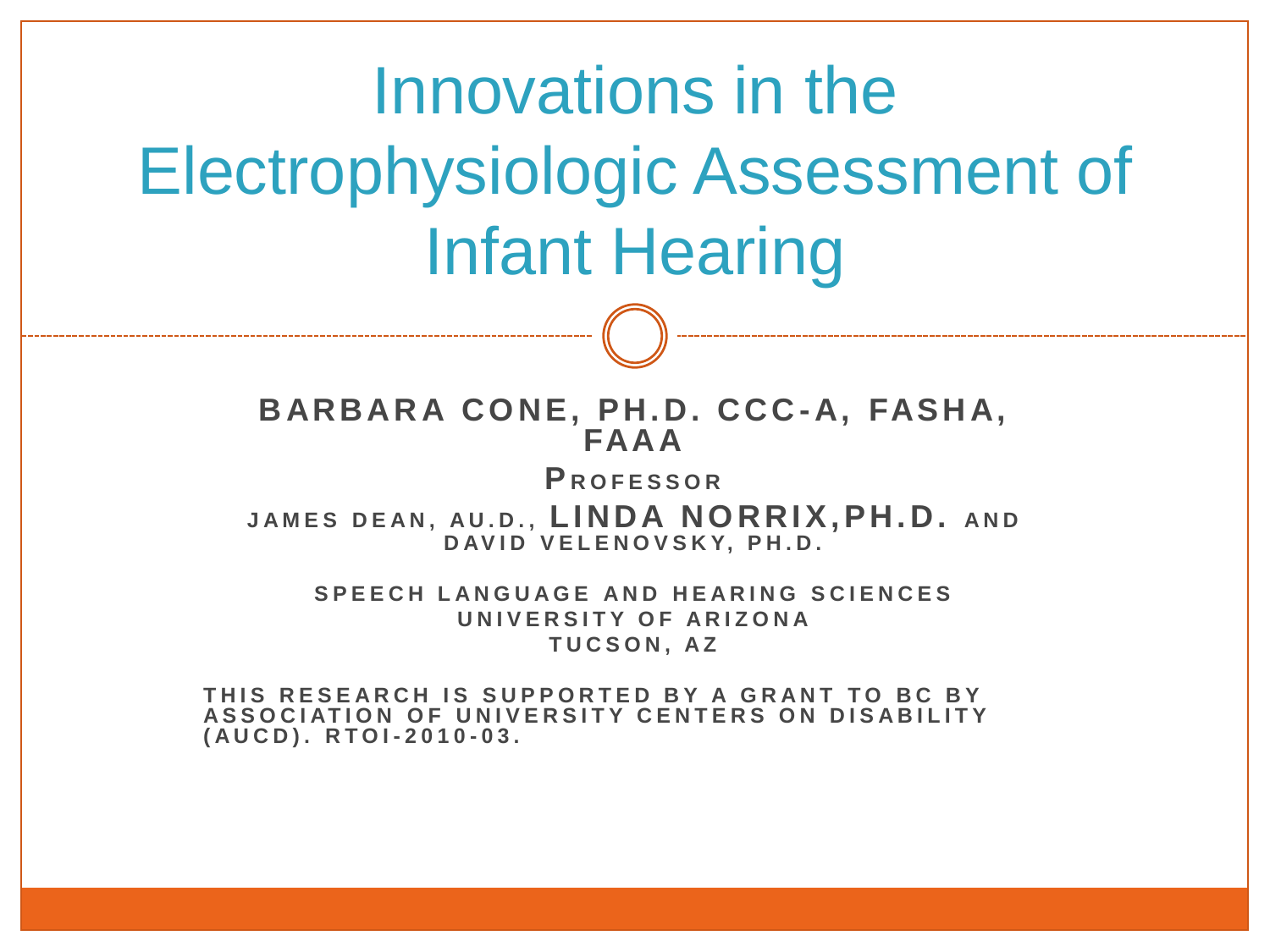### Long Term Goals of Research

- Apply knowledge of auditory system function and development to provide
	- Cost-effective
	- Sensitive
	- Specific
	- Efficient
- tools for infant auditory assessment.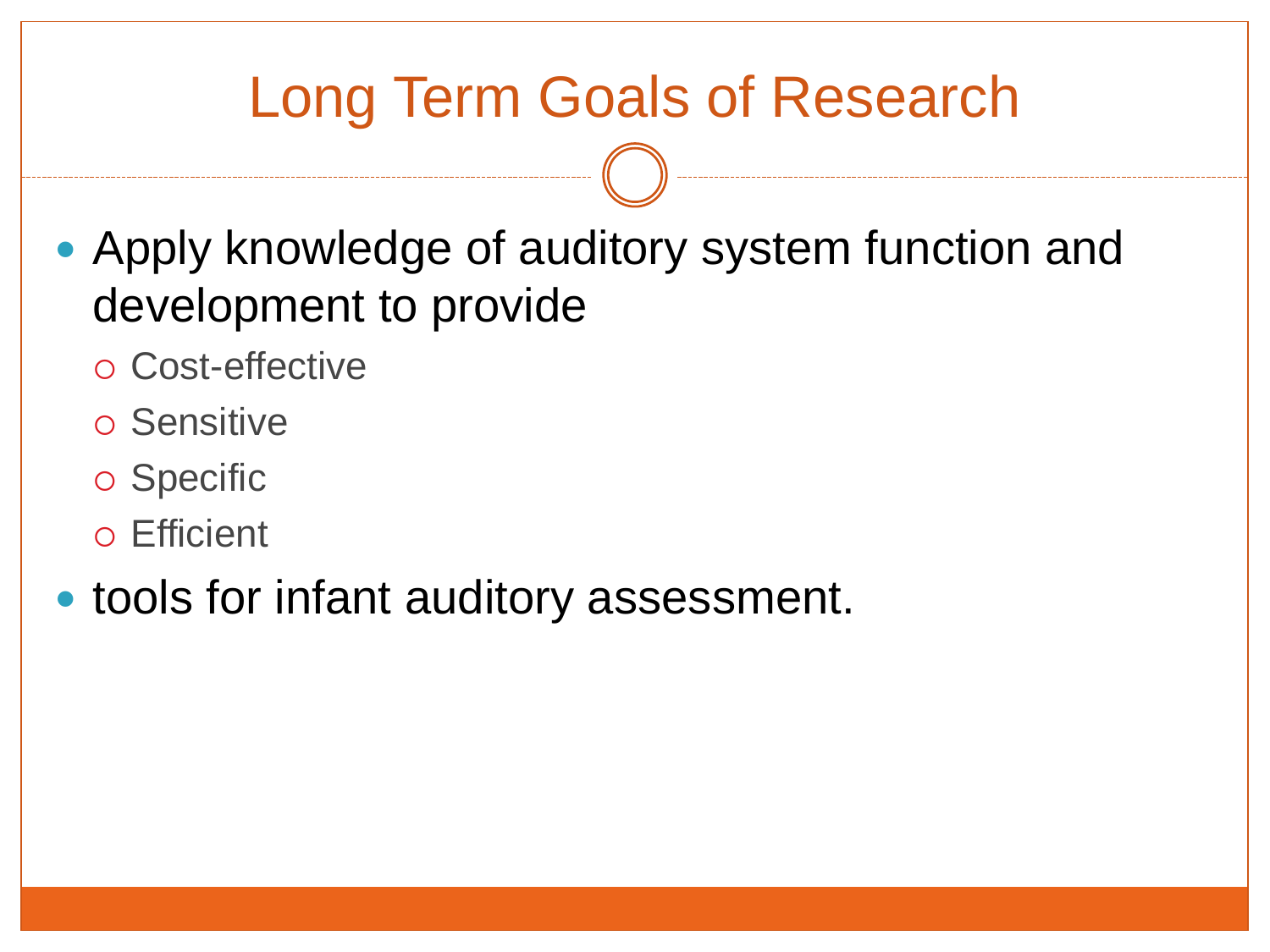- Electrophysiologic methods must be used to determine hearing sensitivity in the first few months of life.
	- Ear and frequency specific estimates of hearing threshold are crucial to EHDI planning.
	- Electrophysiologic test results are usually the sole indicator of an infant's hearing levels until the infant is developmentally and motorically able to provide a behavioral response.
		- **6-9 months of age for typically developing infants, later for those** with developmental delays.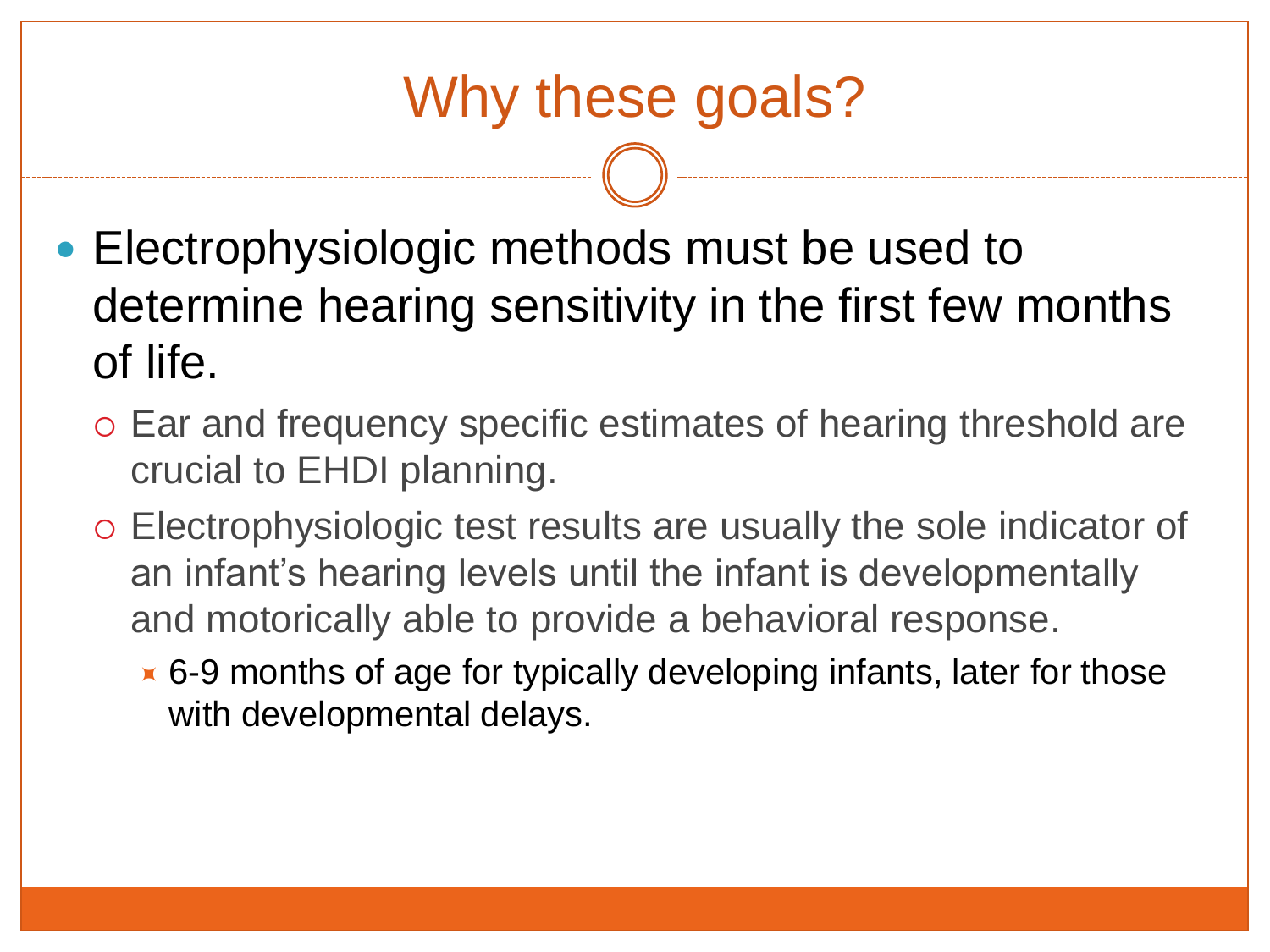### The Auditory Brainstem Response

- The auditory brainstem response has been used for infant assessment for the past 35 years.
- Threshold estimates from ABR tests are used to fit hearing aids when behavioral testing is not possible.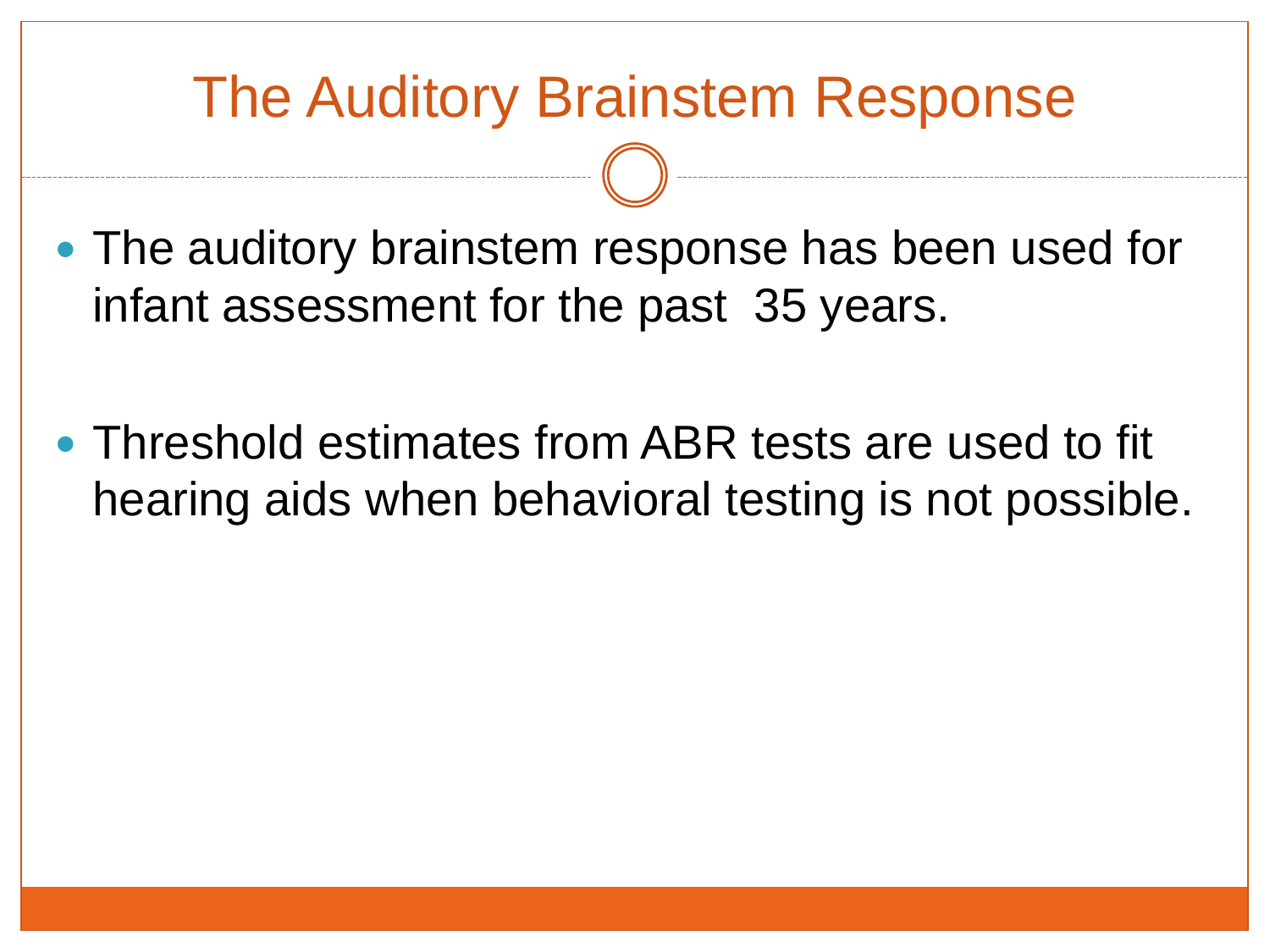- The ABR is a very small "brain wave" compared to the electrical energy produced by the brain.
- Interference from muscle movement (even blinking or swallowing) can compromise the ability to get valid threshold estimates.
- It is usually necessary to have the infant sedated for a full diagnostic ABR test to be completed.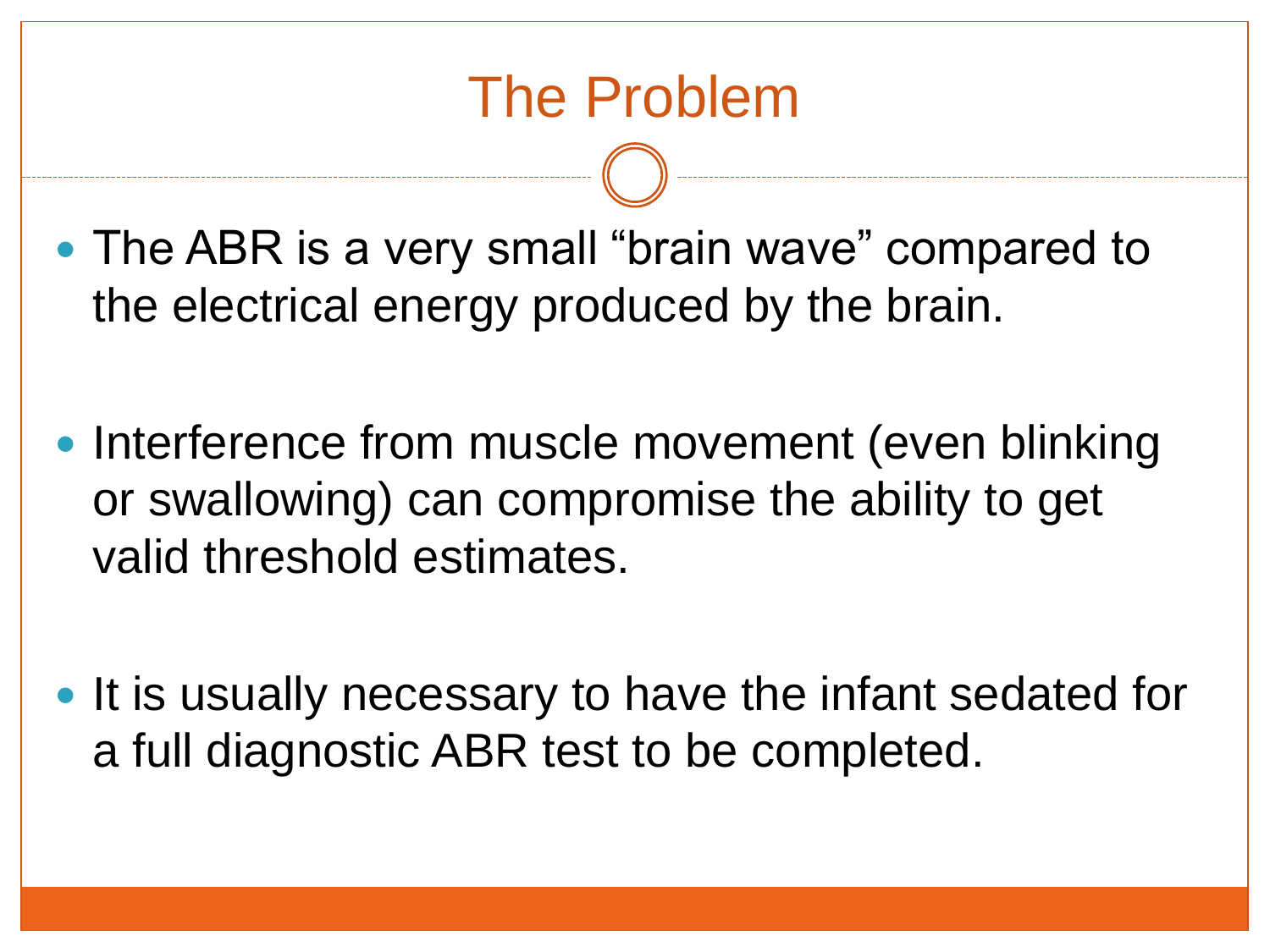### Costs of Sedated ABR

- There are high costs associated with sedated ABR:
	- Expense of administering sedative (nurse or nurse/anesthetist)
	- Expense of monitoring state of the infant
	- Risk of respiratory and/or cardiac distress and failure
	- Risk of undiagnosed hearing loss (with cascade of poor outcomes) when parents opt out of testing due to fear regarding the procedure.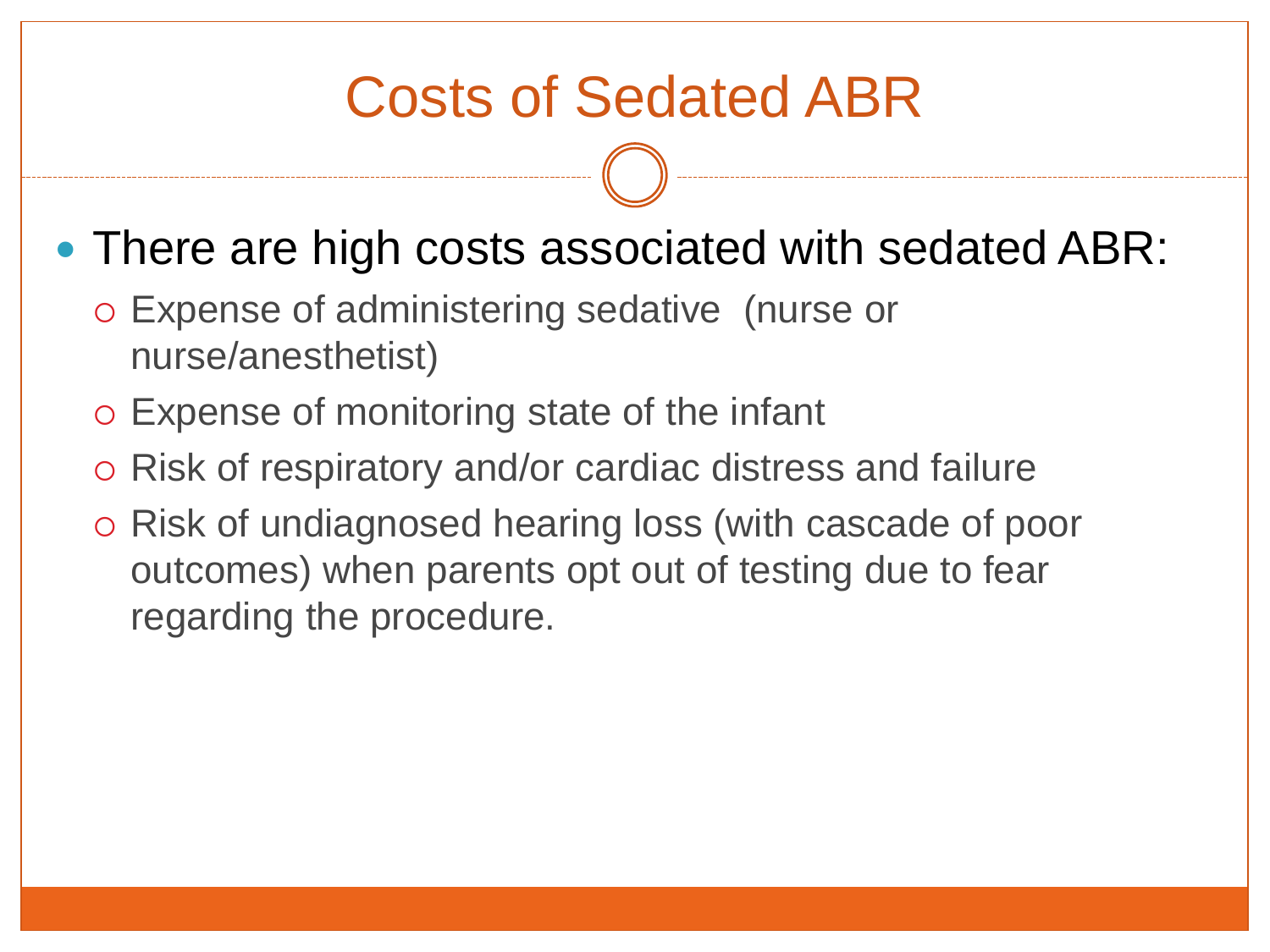### Improving the ABR test

- Question:
- Are there methods or technologies that could be used that would significantly decrease test duration so that evaluations could be completed during
	- o brief periods of quiet sleep
	- Quiet wakefulness
- Such methods/technologies would need to
	- Reduce the effects of infant movement on ABR
	- Improve the amplitude of the response relative to the noise from infant movement.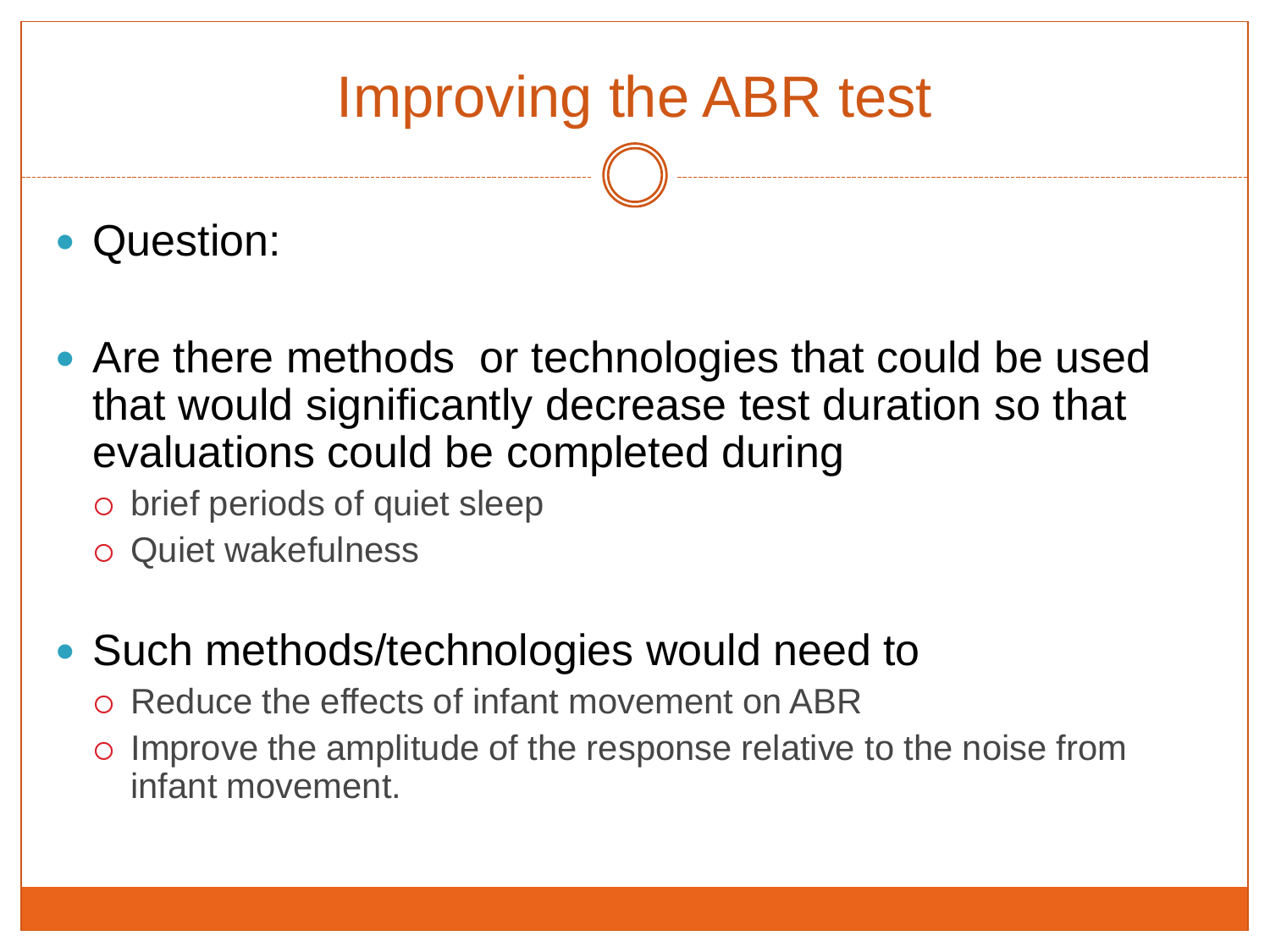### **Innovations**

- Three methods are being evaluated as "Innovations" in the Electrophysiologic Assessment of Infant Hearing", research supported by the Association of University Centers on Disability (AUCD).
- 1) Advanced signal processing as implemented on the Vivosonic Integrity ABR System
- 2) New stimulus: "Chirp"
- 3) New response paradigm: cortical evoked steadystate response.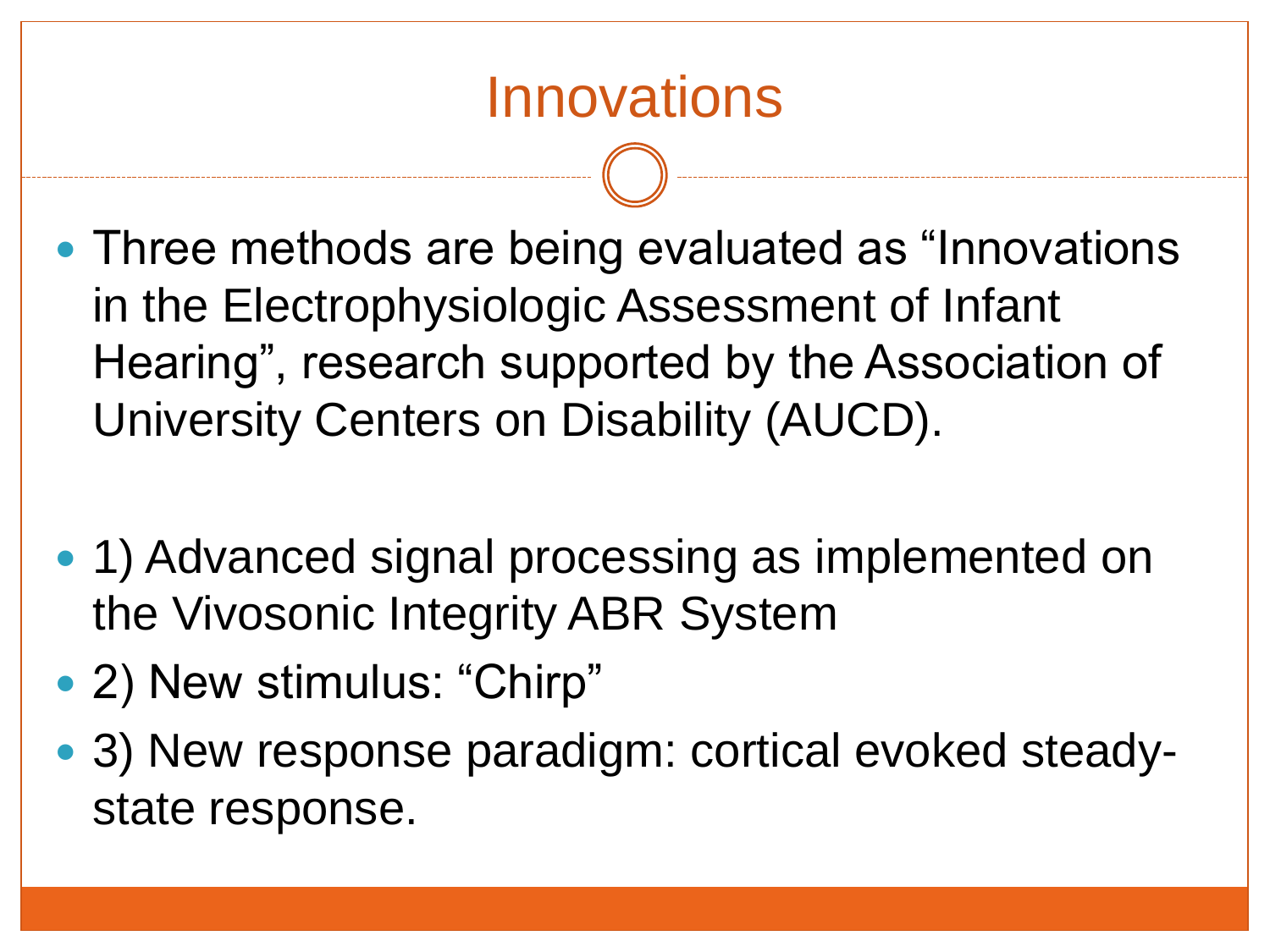### Vivosonic Integrity





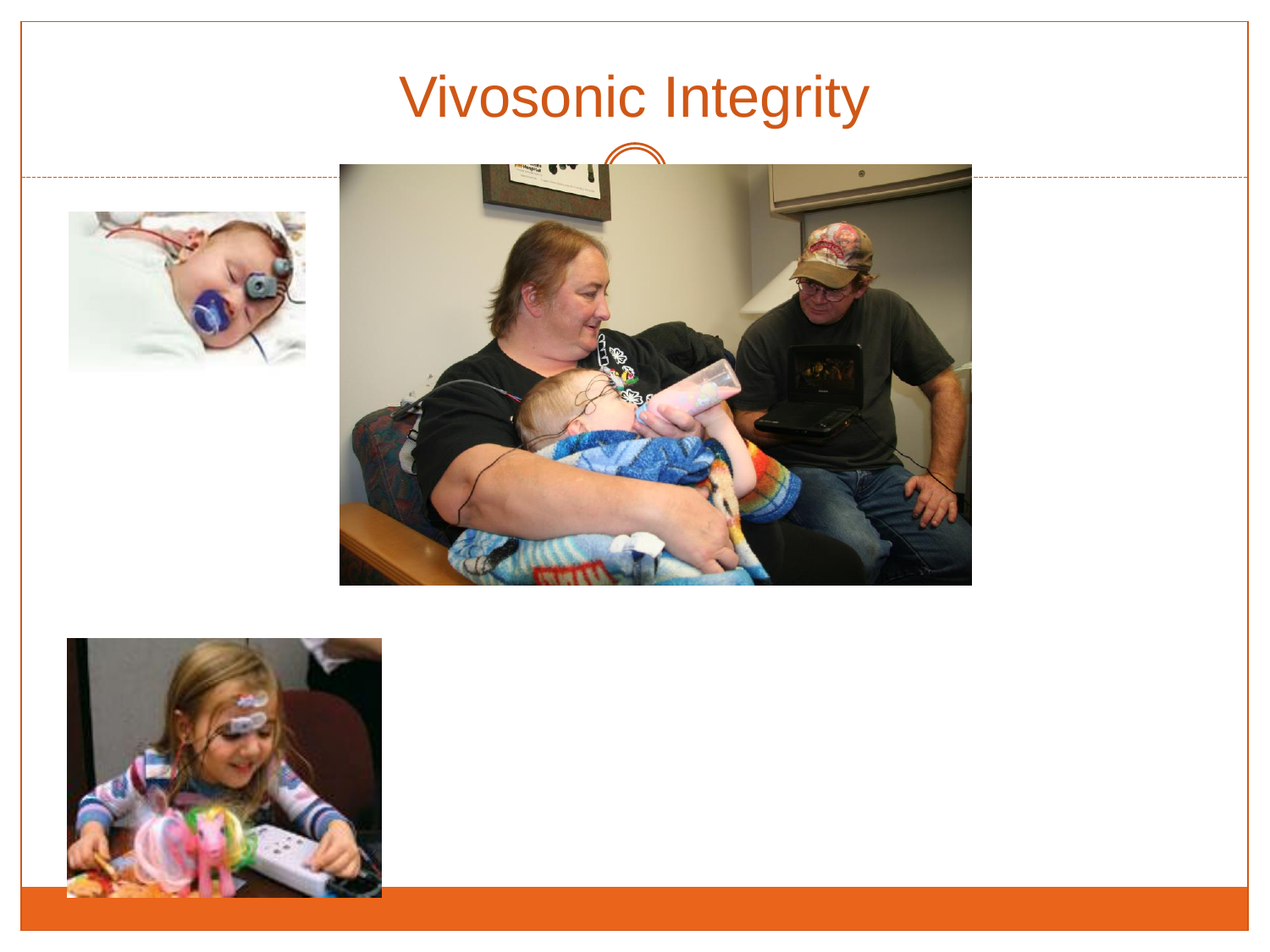



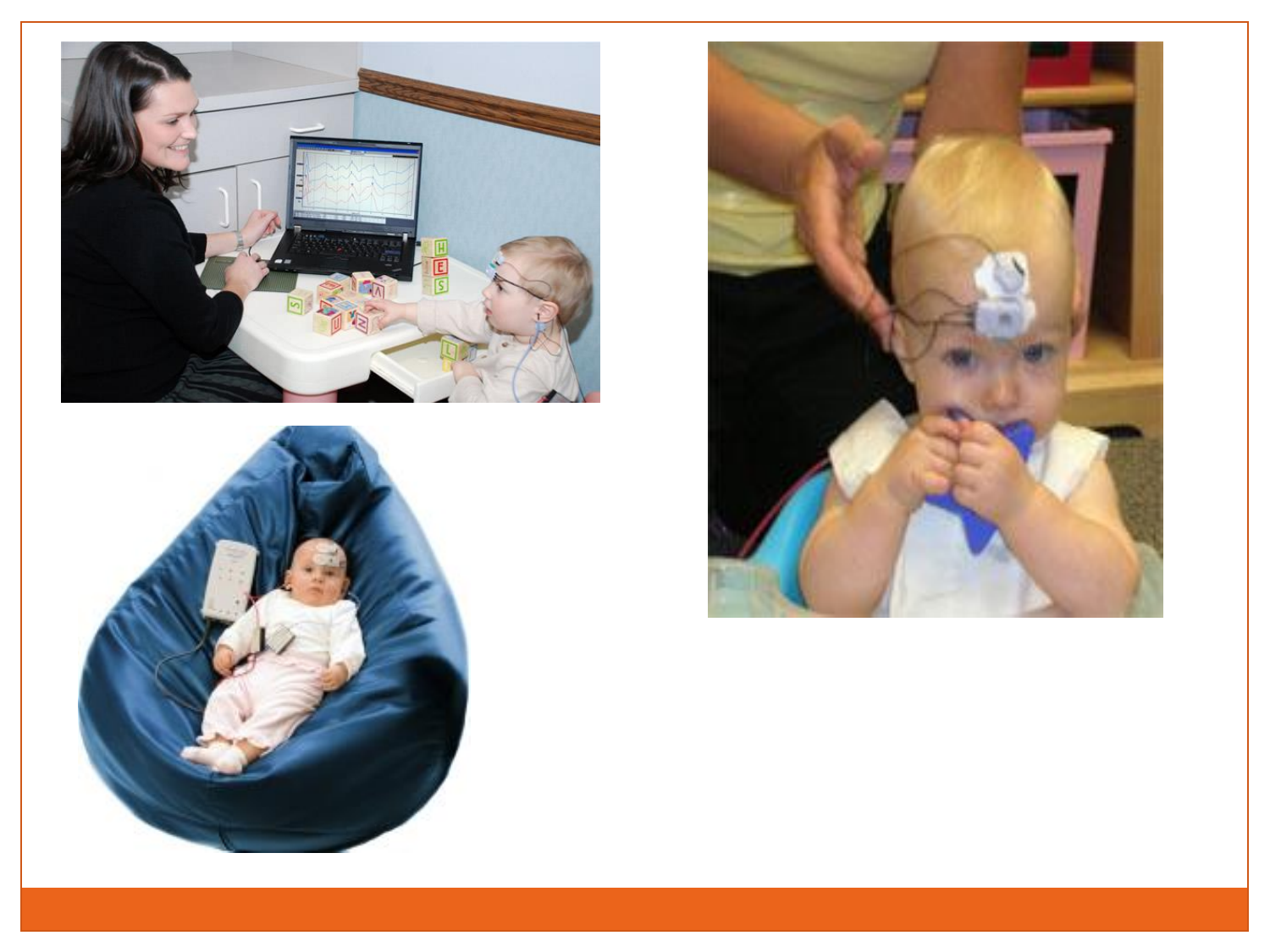#### **Innovation Benefit** • A Kalman (adaptive) filter An in-situ amplifier • Blue-tooth communication for data transfer • "smart" filter, adapts to noise conditions and weights data appropriately for averaging. • "Amplitrode"- combined electrode and amplifier. Patient is not tied to the computer. Parent can rock or walk around with baby during data acquisition. What's different about Vivosonic?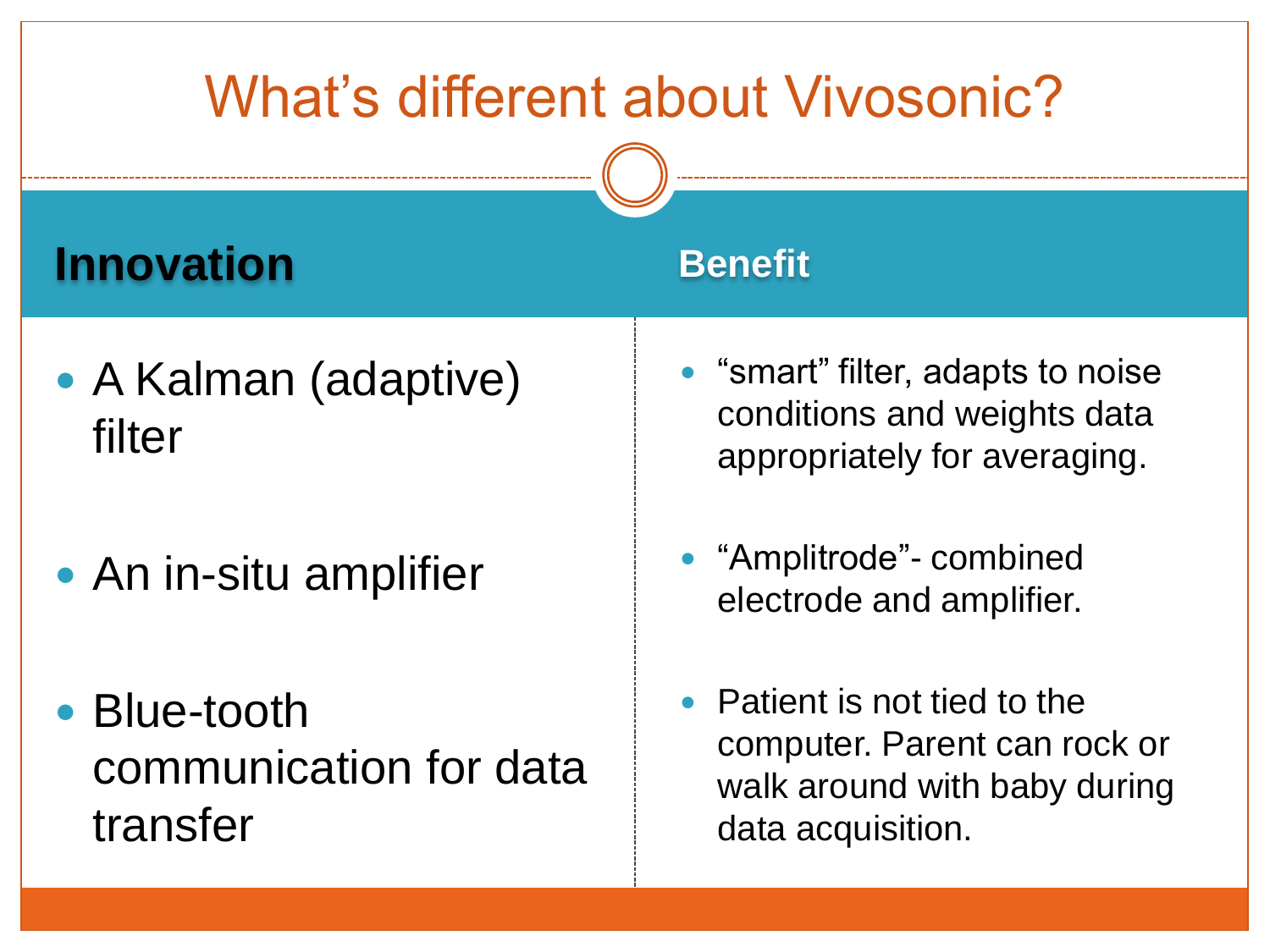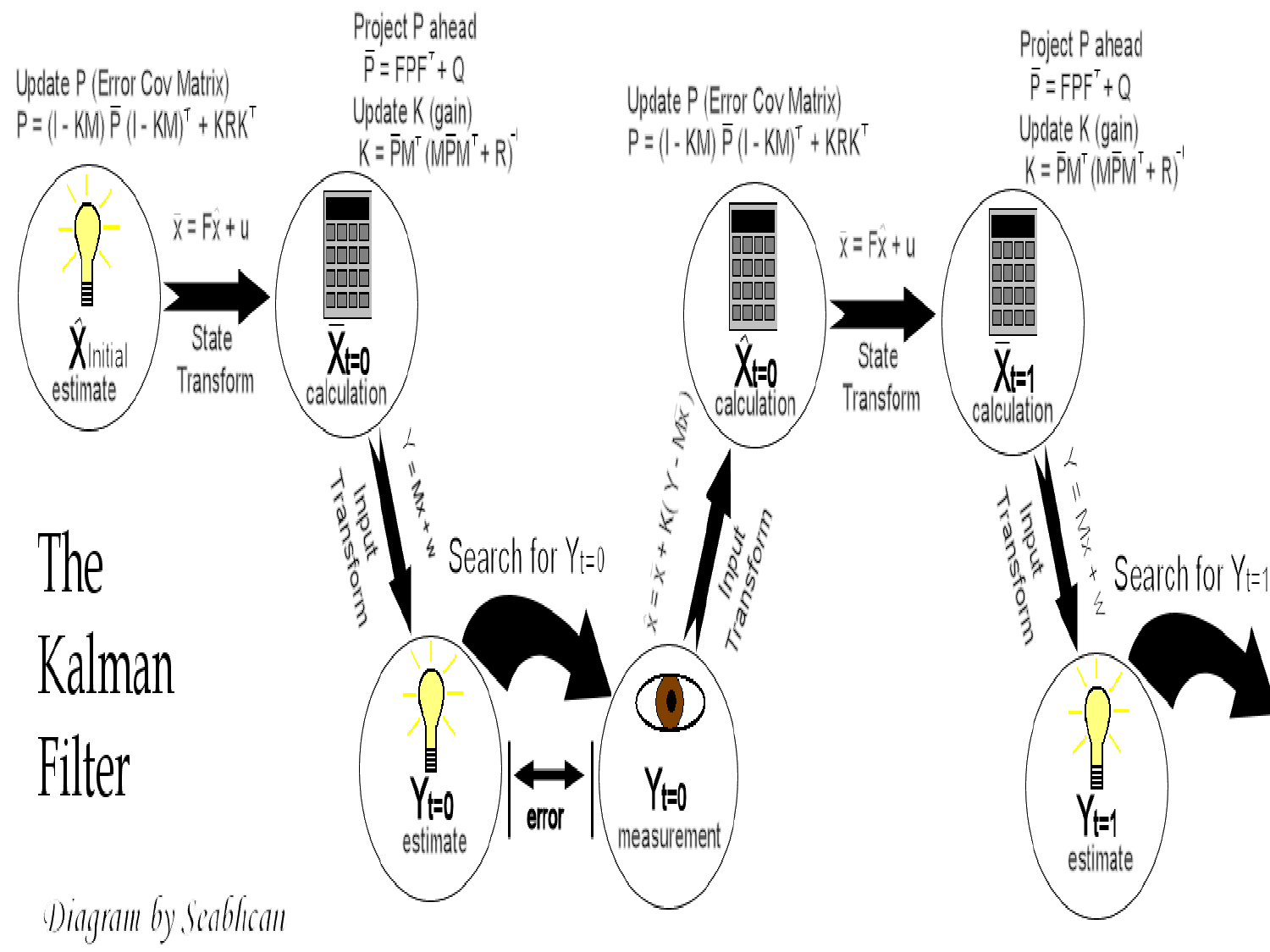The Kalman filter is an algorithm that uses a series of measurements observed over time, containing noise (random variations) and other inaccuracies, and produces estimates of unknown variables that tend to be more precise than those based on a single measurement alone

The Kalman filter has numerous applications in technology. The Kalman filter is a widely applied concept used in signal processing.

The algorithm works in a two-step process:

**Prediction** : the Kalman filter produces estimates of the current state variables, along with their uncertainties.

**Updating:** estimates are updated using a **weighted average**, with more weight being given to estimates with higher certainty.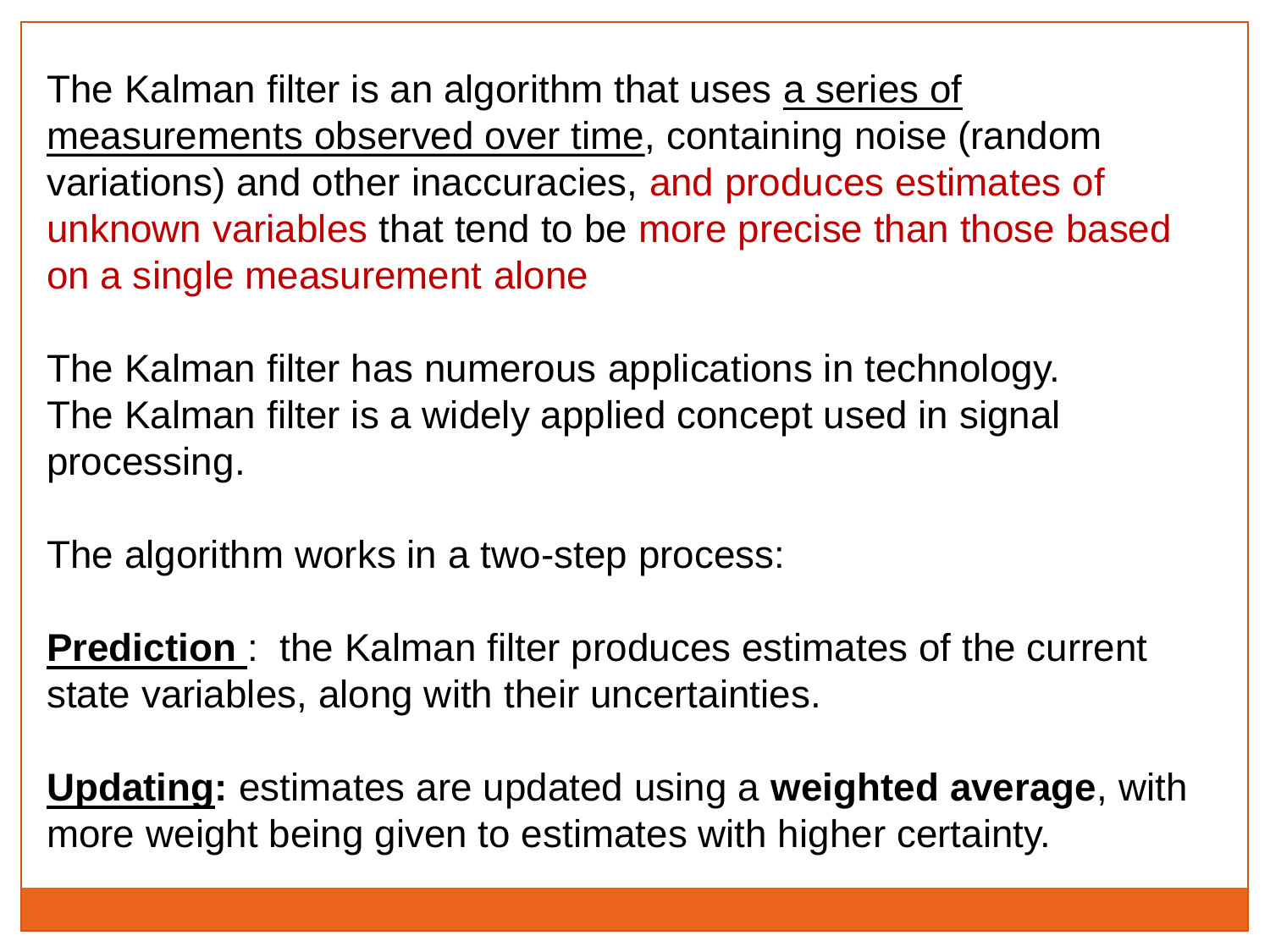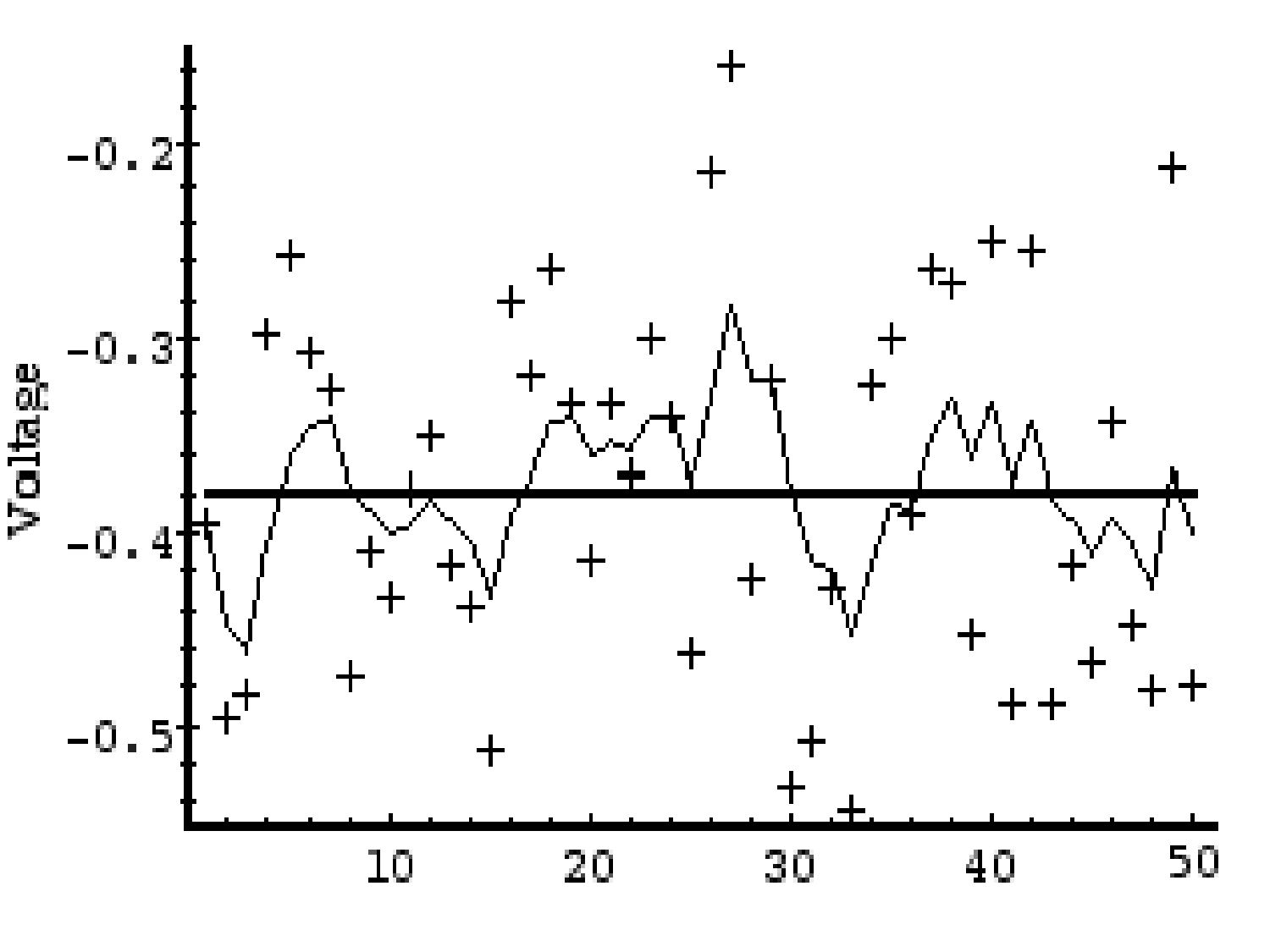### Response-to-Noise Ratio

### • In conventional ABR tests,

- EEG amplification,
- averaging, and
- amplitude-based artifact rejection
- are used to improve the ABR-to- noise ratio.
- Use of a Kalman filter has potential of reducing ABR averaging time by 75% compared to conventional methods (Chan et al 1975).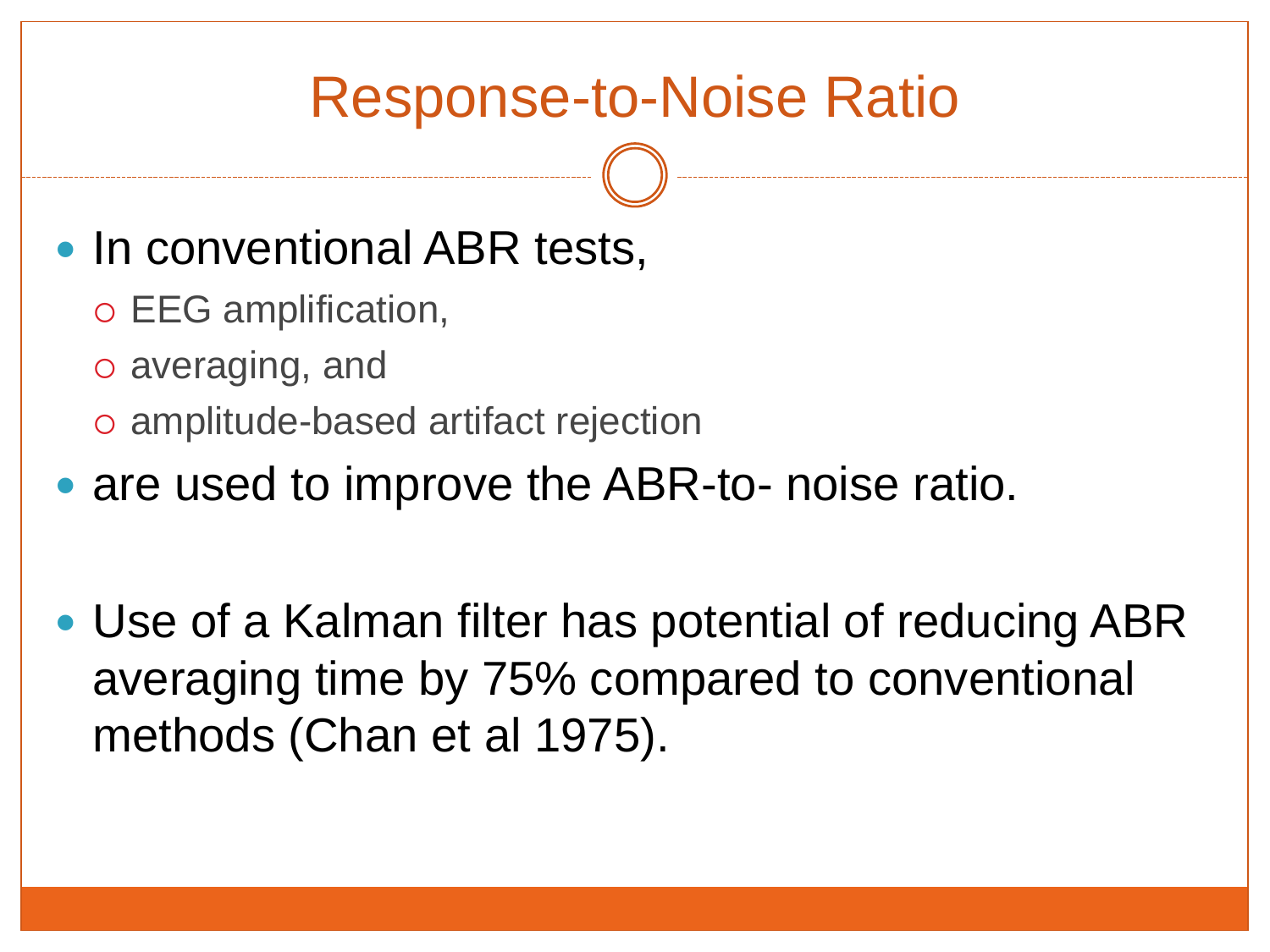### Experiment 2: Independent Verification

- Our first experiment was designed to determine if there was a difference in the ABR latency and amplitude when obtained using "experimental" (Vivosonic) technology, compared to conventional technology.
- Normally hearing adults were tested in 3 conditions:
	- Quiet, relaxation
	- Reading aloud
	- Making random motor movements
- The threshold, latency and amplitude of the ABR were evaluated as a function of recording method and listening condition.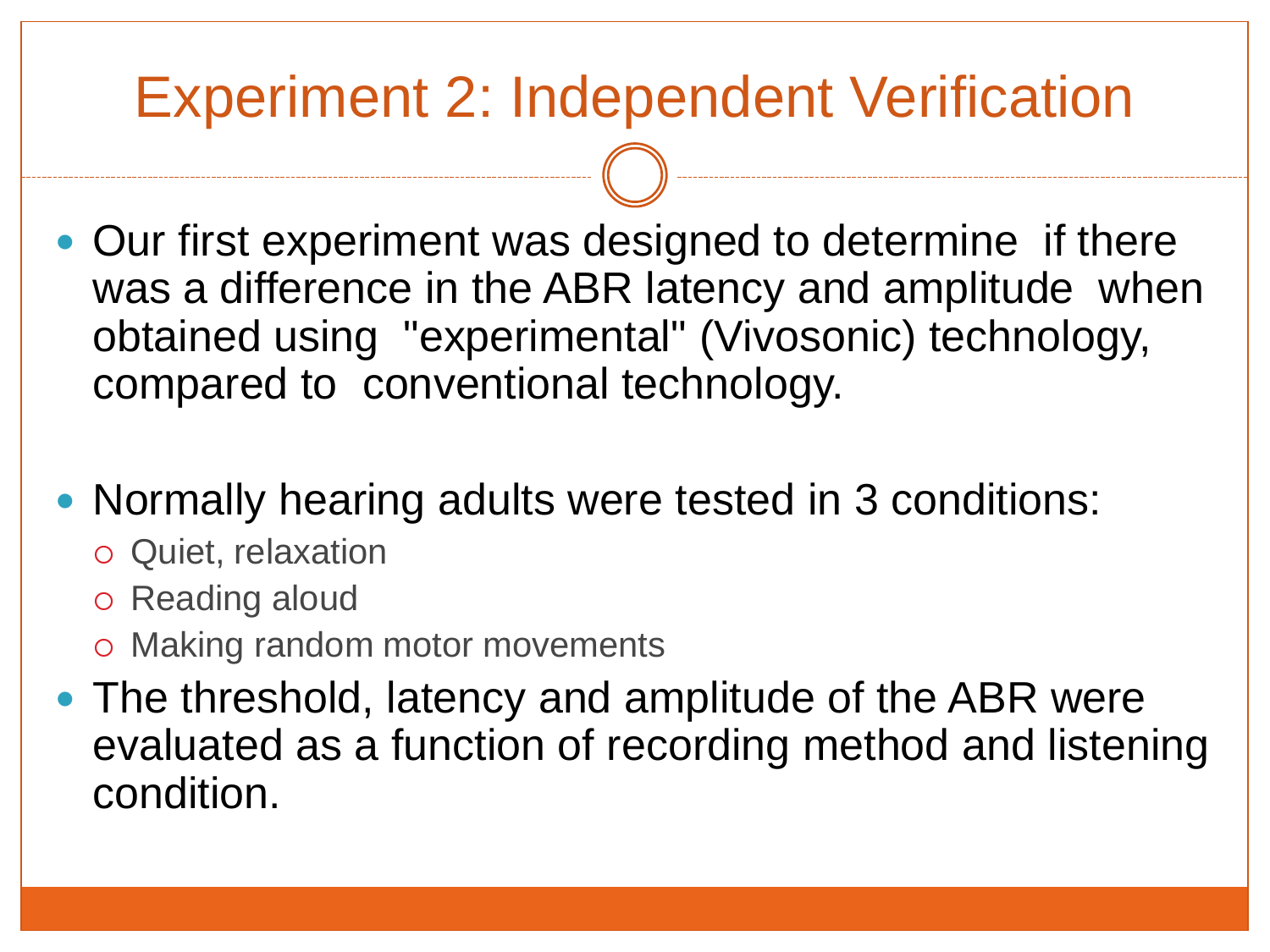### Experiment 2: Clinical Verification

- The "experimental" system that employed the kalman-filter was used in a clinical setting.
- The audiologist using the system was not asked to vary her test protocol in any way, except for initiating ABR measurements while the infant was still awake.
- The presence and latencies of the ABR responses obtained during wakefulness were measured.
- The number of sweeps, needed to obtain a waveform was quantified.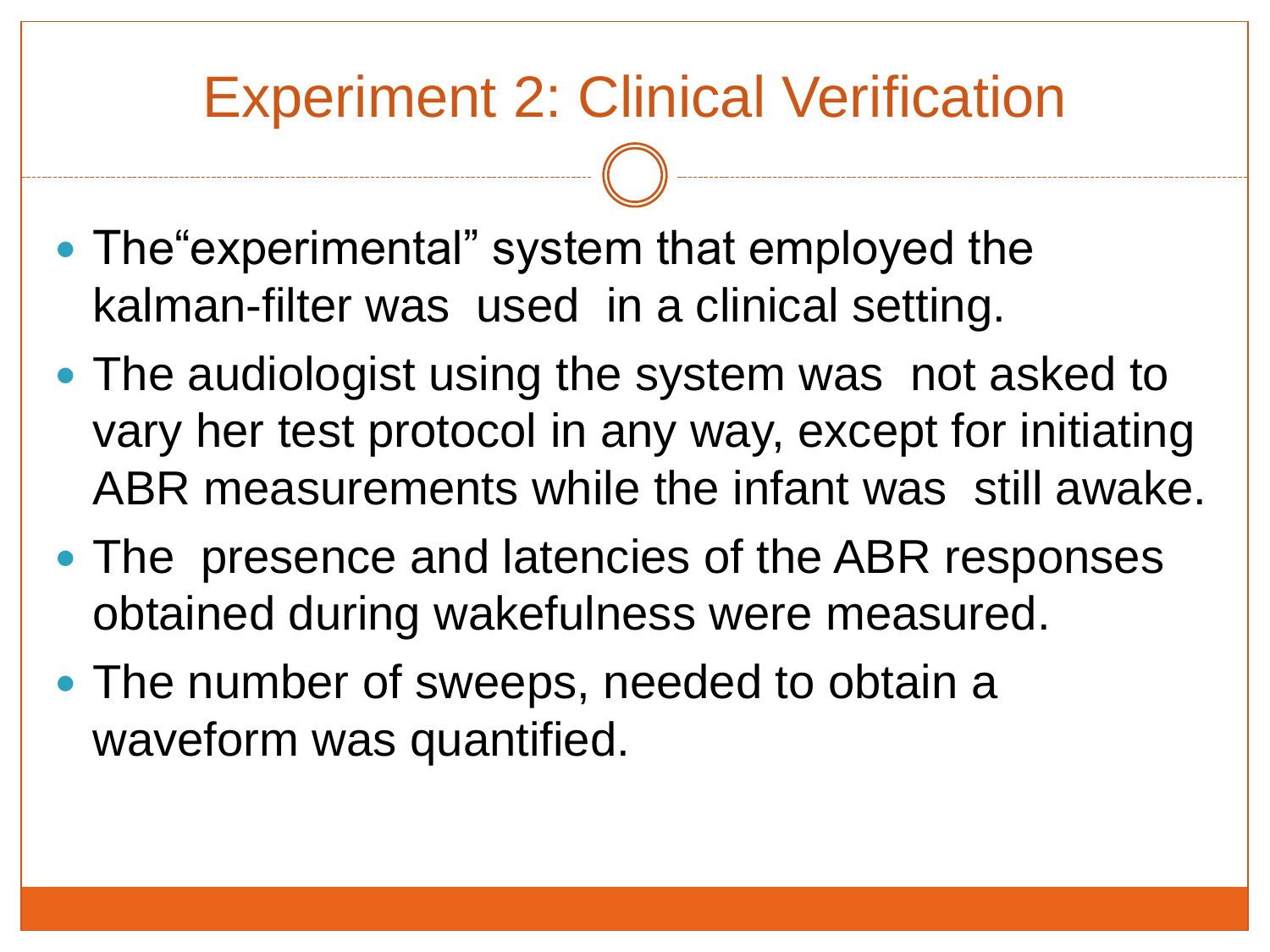### Experiment I Methods Independent Verification

- 40 normally hearing young adults
- **Stimulus**: 100 µs click presented at a rate of 27.7/s
- **Acquisition parameters**
- Cz-A2 electrode montage, A1 ground for conventional (control) recording performed with an Intelligent Hearing systems Smart-EP system
- Fpz-A2 electrode montage, Fp ground for experimental (Vivosonic) recording, according to manufacturers recommendation
	- EEG filter at 100-3000 Hz for both instruments.
	- Amplitude based artifact reject level set at 20% for conventional (control) recording.
	- Kalman filter as implemented in Vivosonic Integrity ABR system for "experimental" system.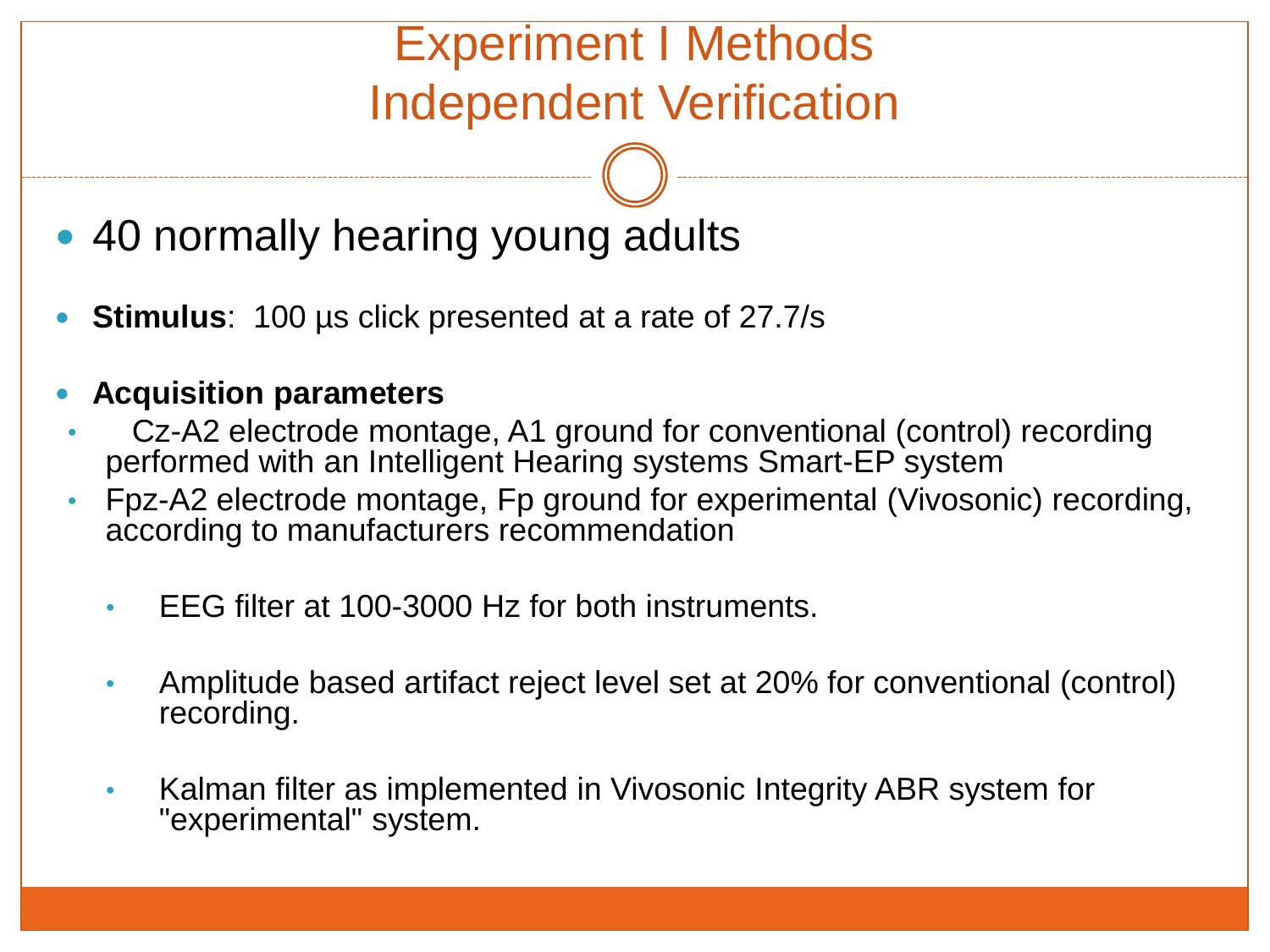### Procedure

- 3 test conditions were performed for each subject using both instruments wth order of device randomized across subjects
- **Quiet condition**: ABRs were obtained at each 10 dB decrement from 90 dB ppeSPL until no response was evident. 2000 sweeps were averaged for each trial and responses were replicated at each level.
- **Steady state noise condition.** Subjects read aloud from a magazine while ABR recordings were obtained. Test levels were at 70 dB ppeSPL and decremented in 10 dB and then 5 dB steps as threshold was approached. Each waveform was recorded for 3 minutes. The lowest level at which a response was obtained was replicated.
- **Intermittent noise condition.** ABR traces were recorded while the subject performed motor tasks on cue (i.e. humming, writing in the air, or naming objects) every 30 seconds. Starting at 50 dB ppeSPL, ABRs were averaged for three minutes at each 10 or 5 dB decrement as threshold was approached. The lowest level at which a response was obtained was replicated.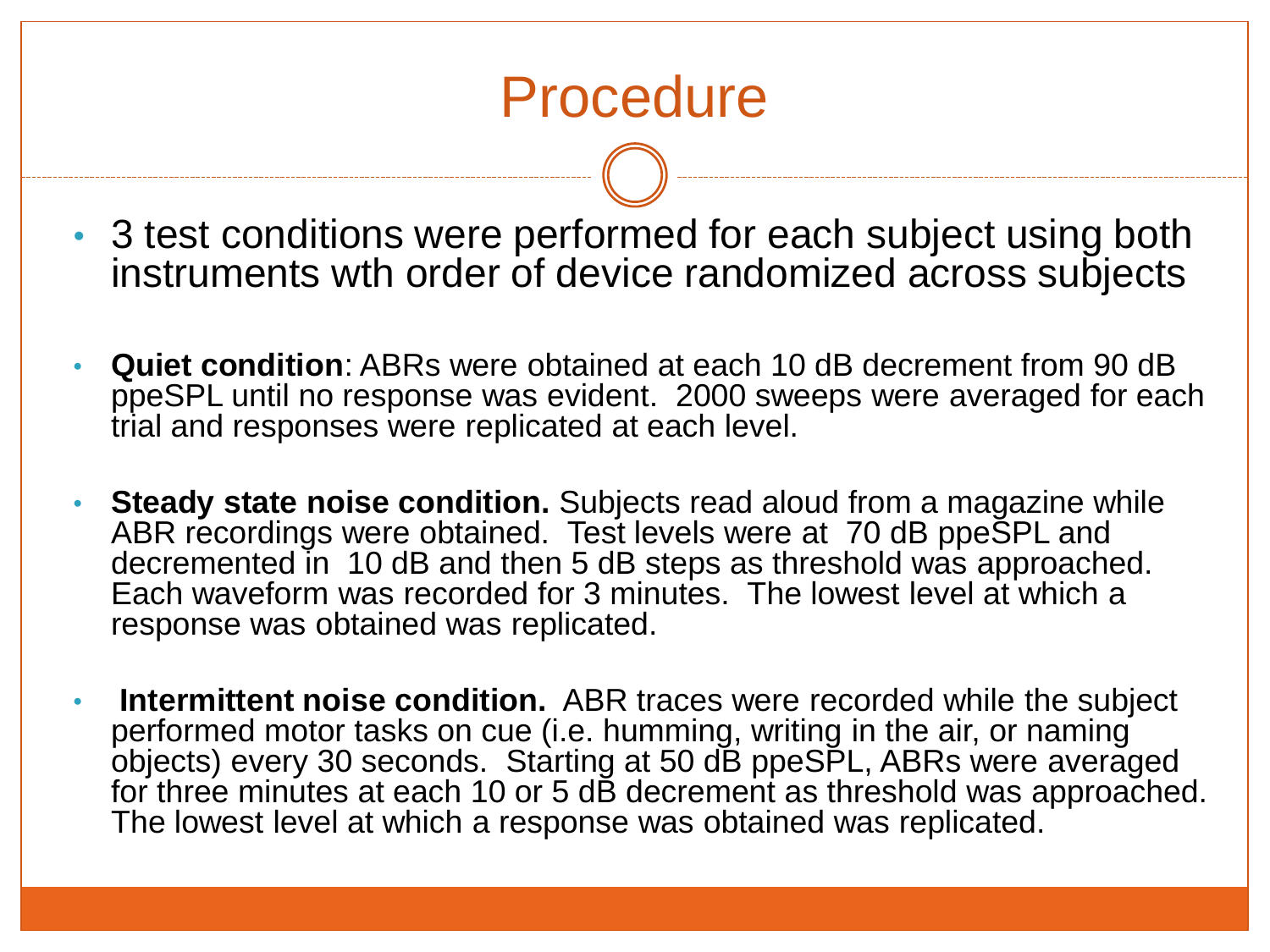### **Quiet**

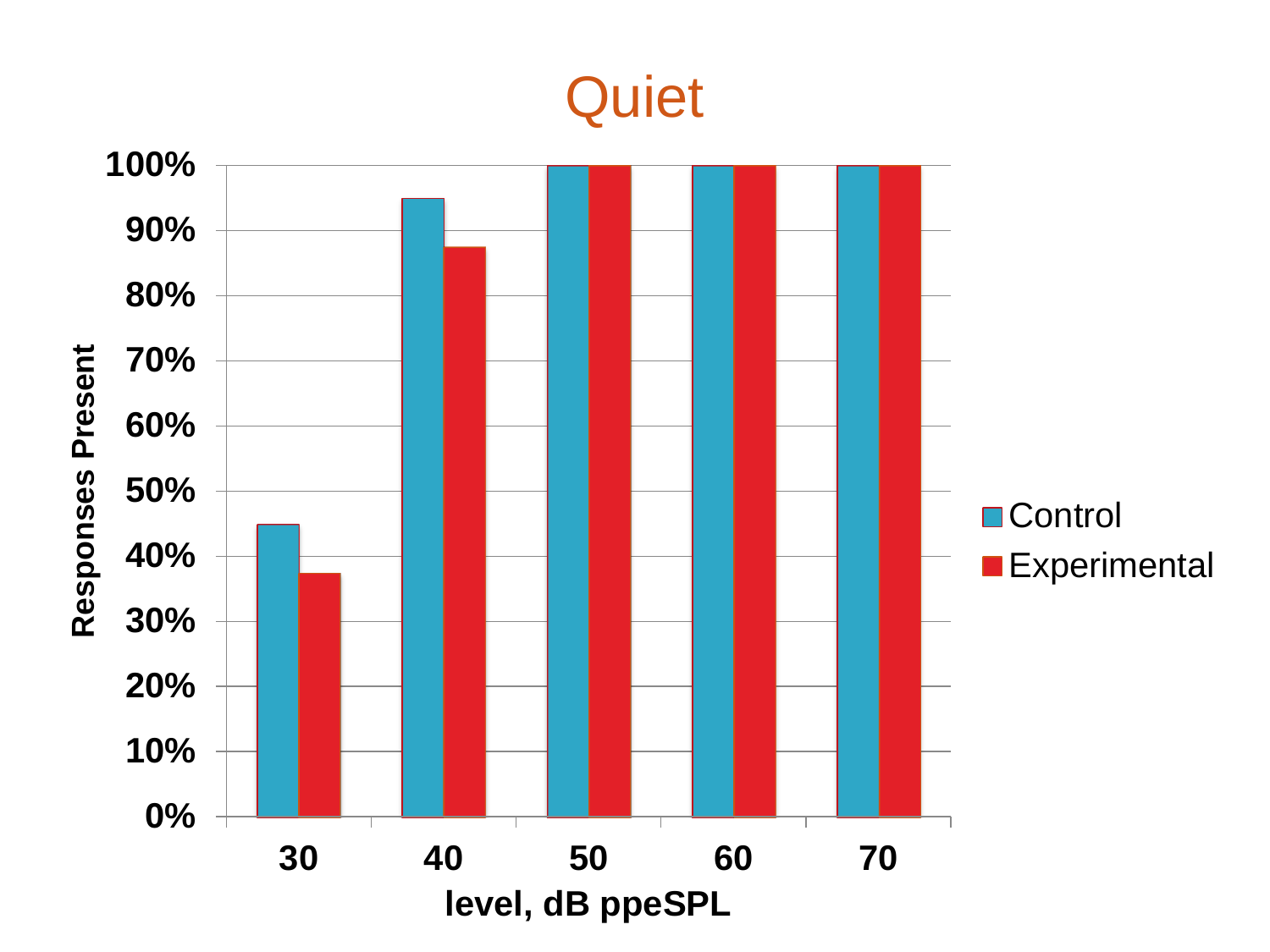#### Reading Aloud: steady-state noise

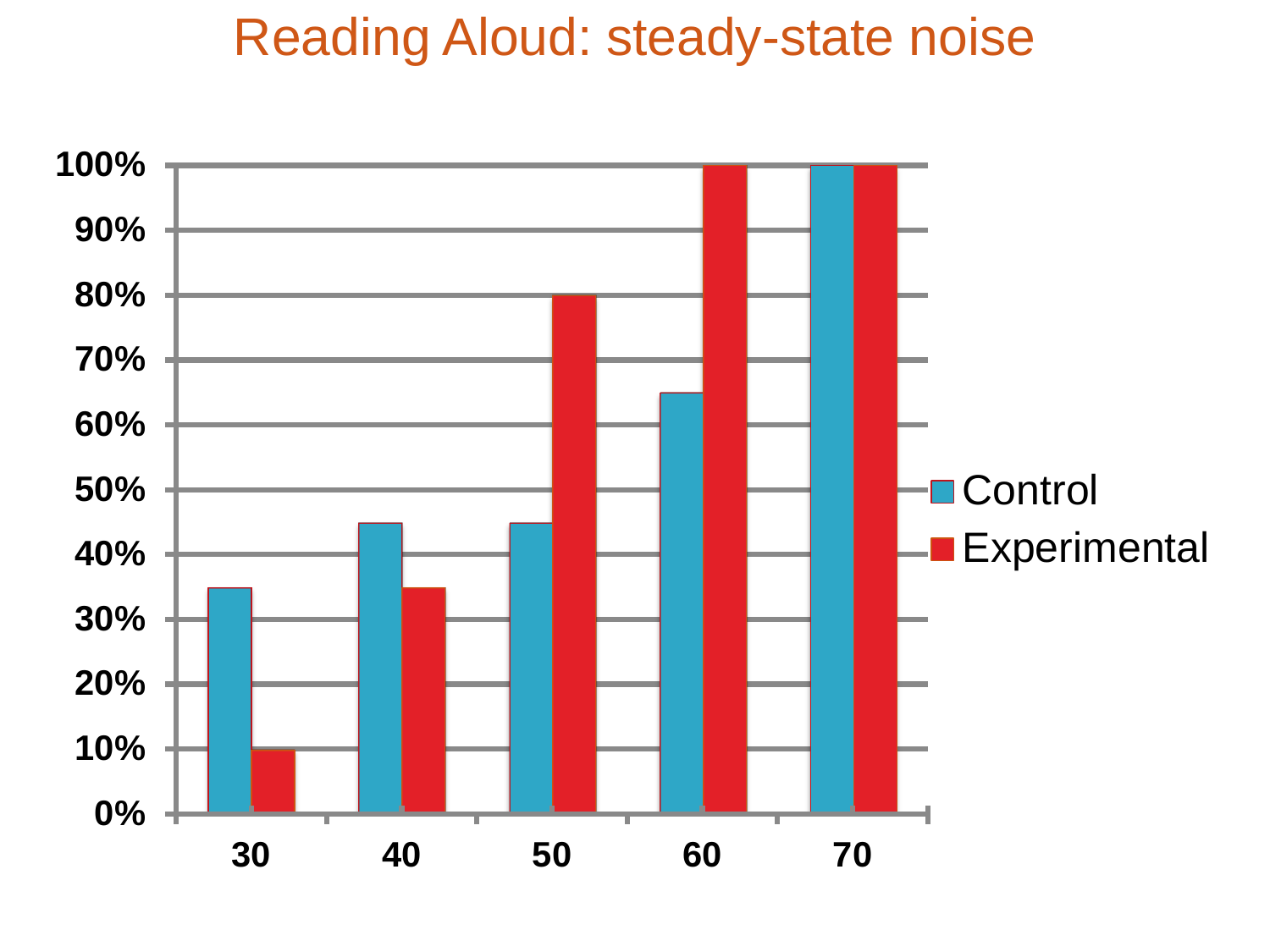### Intermittent Movement

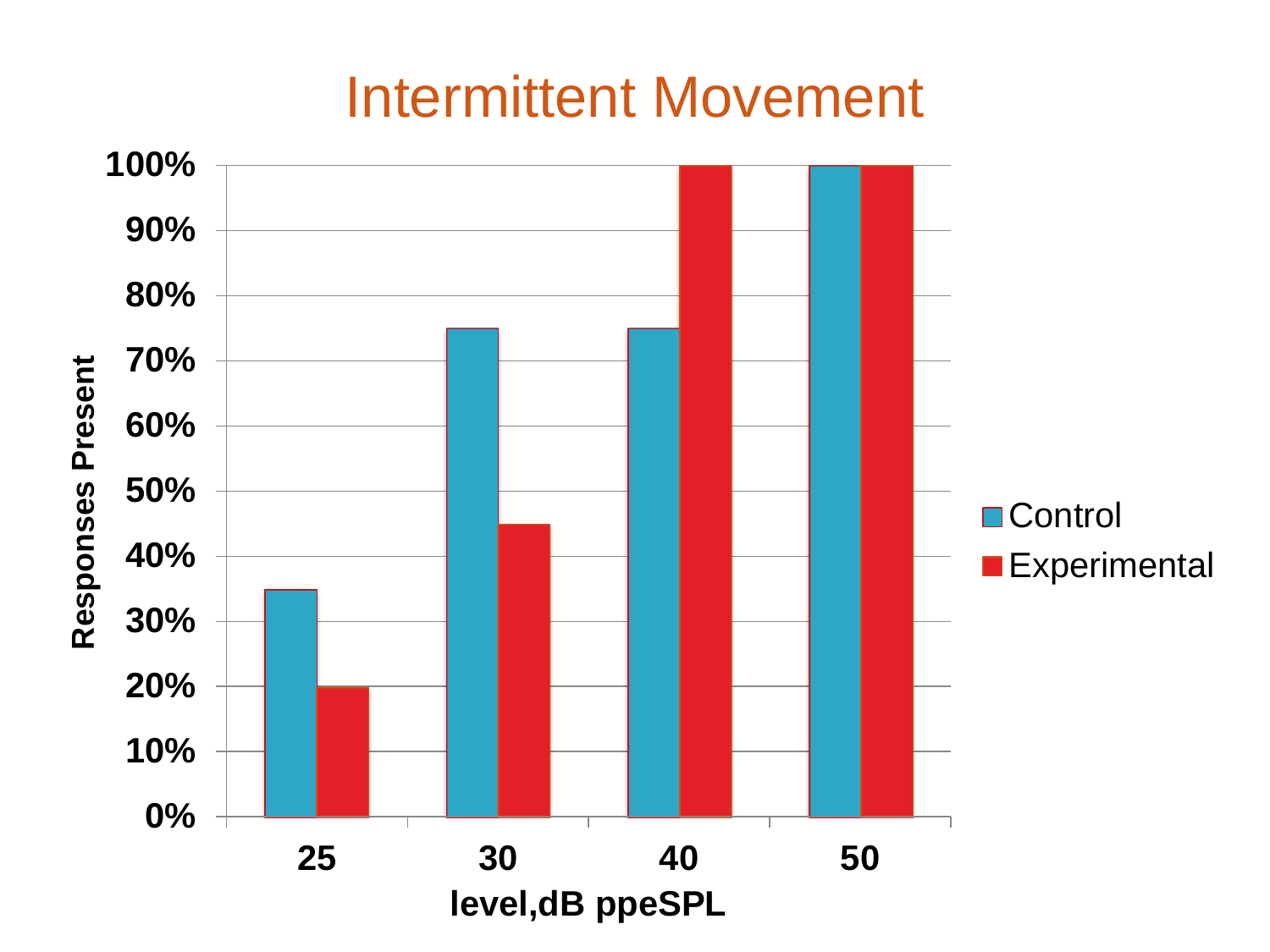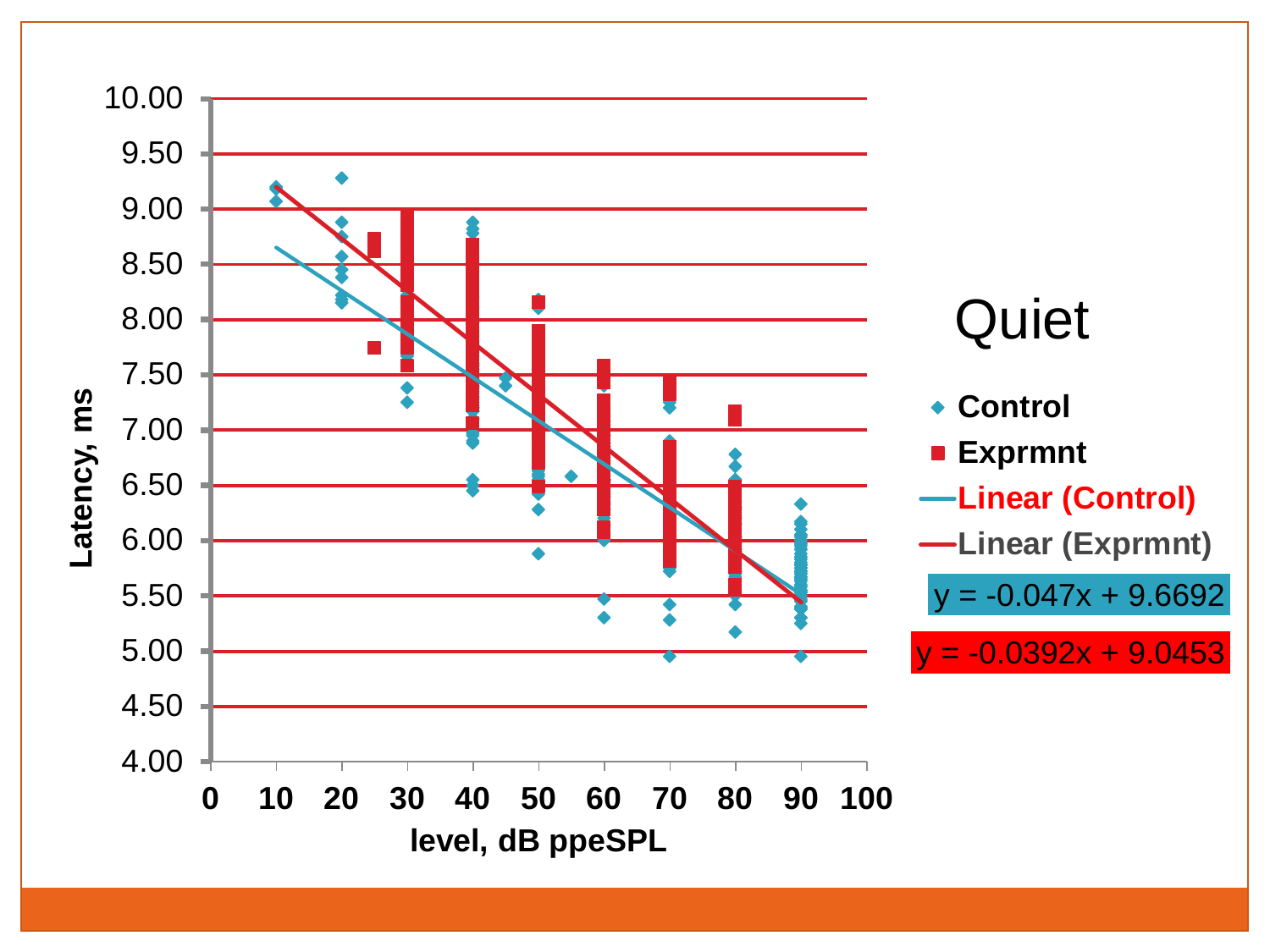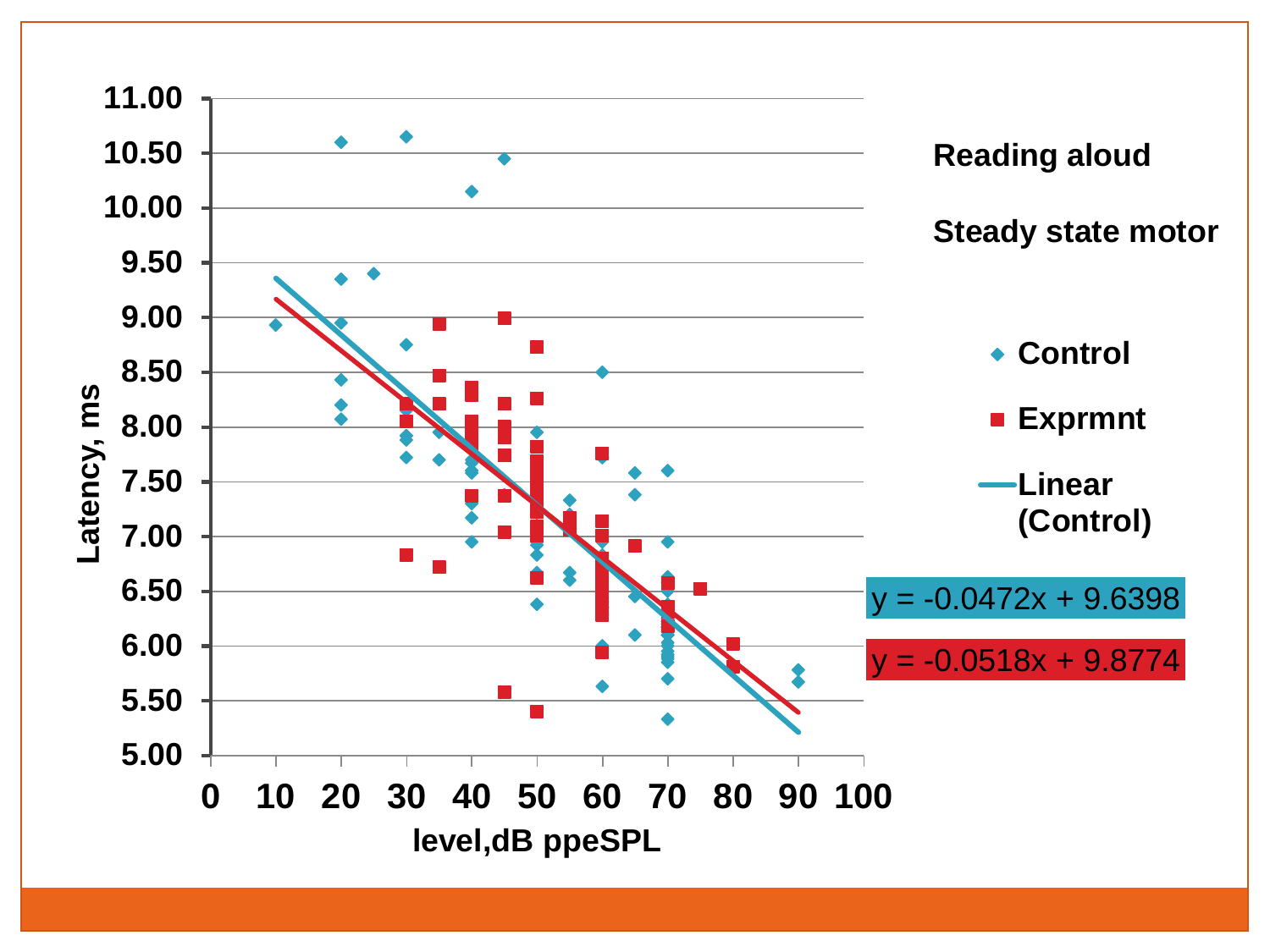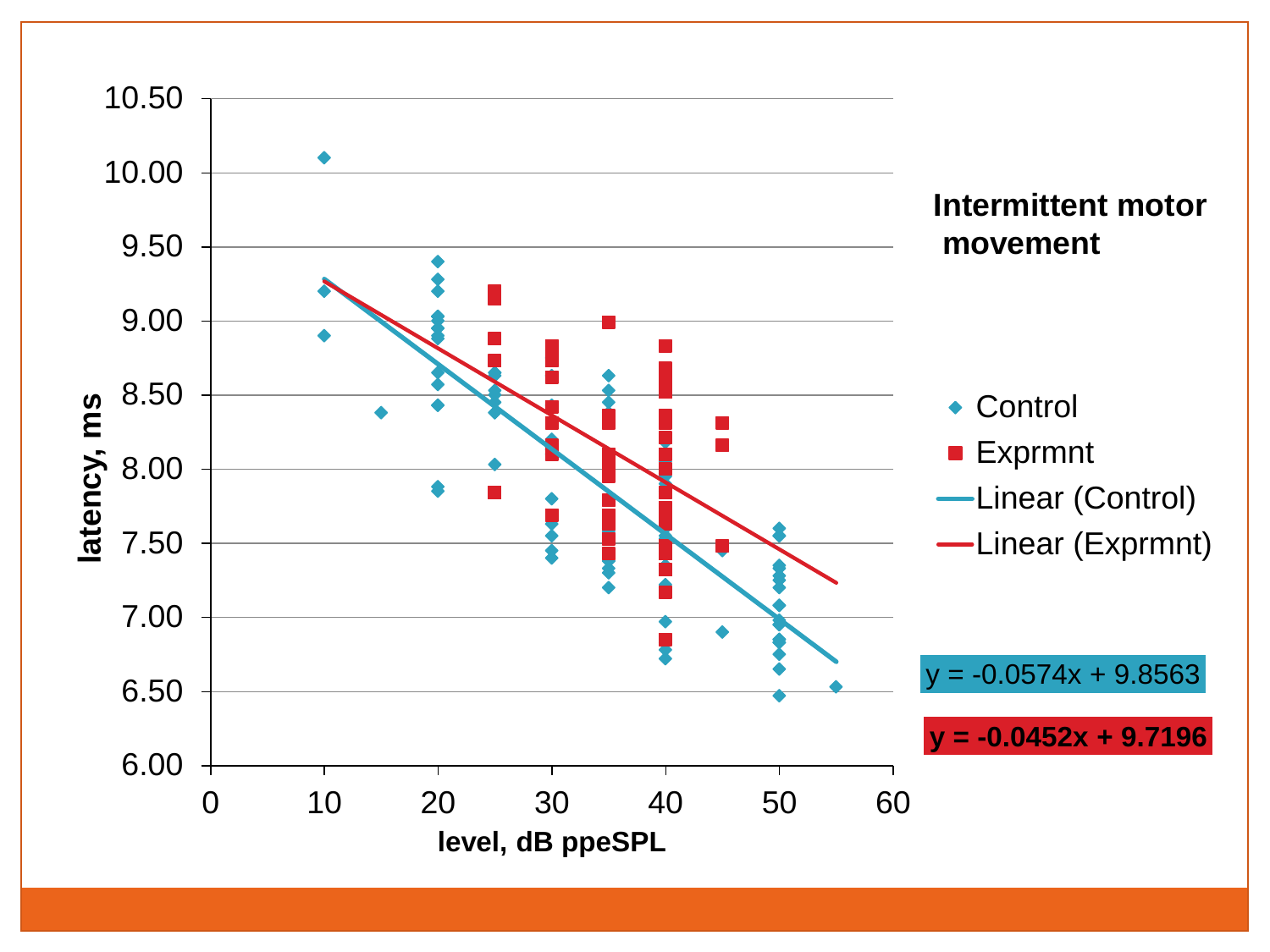

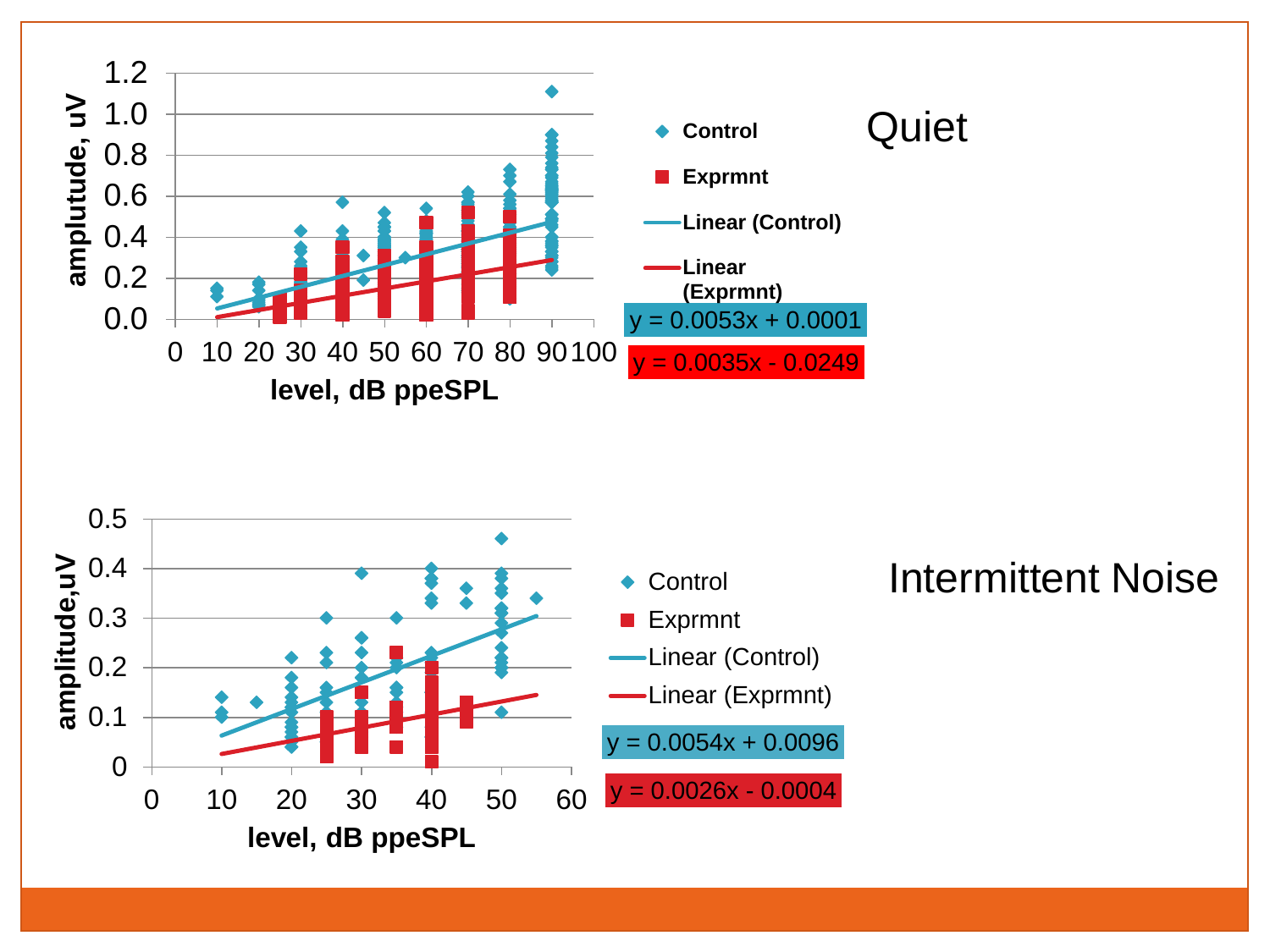### Summary of Experiment I

- In quiet, conventional signal processing and innovative signal processing are equivalent in terms of being able to obtain a wave V at low stimulus levels.
- In steady state induced motor noise, a 25-35% advantage for "experimental" methods is obtained at 50 and 60 dB ppe SPL (30 and 40 dB nHL).
- In intermittent induced motor noise, there is a 25% advantage for expermental methods at 50 dB dB ppeSPL.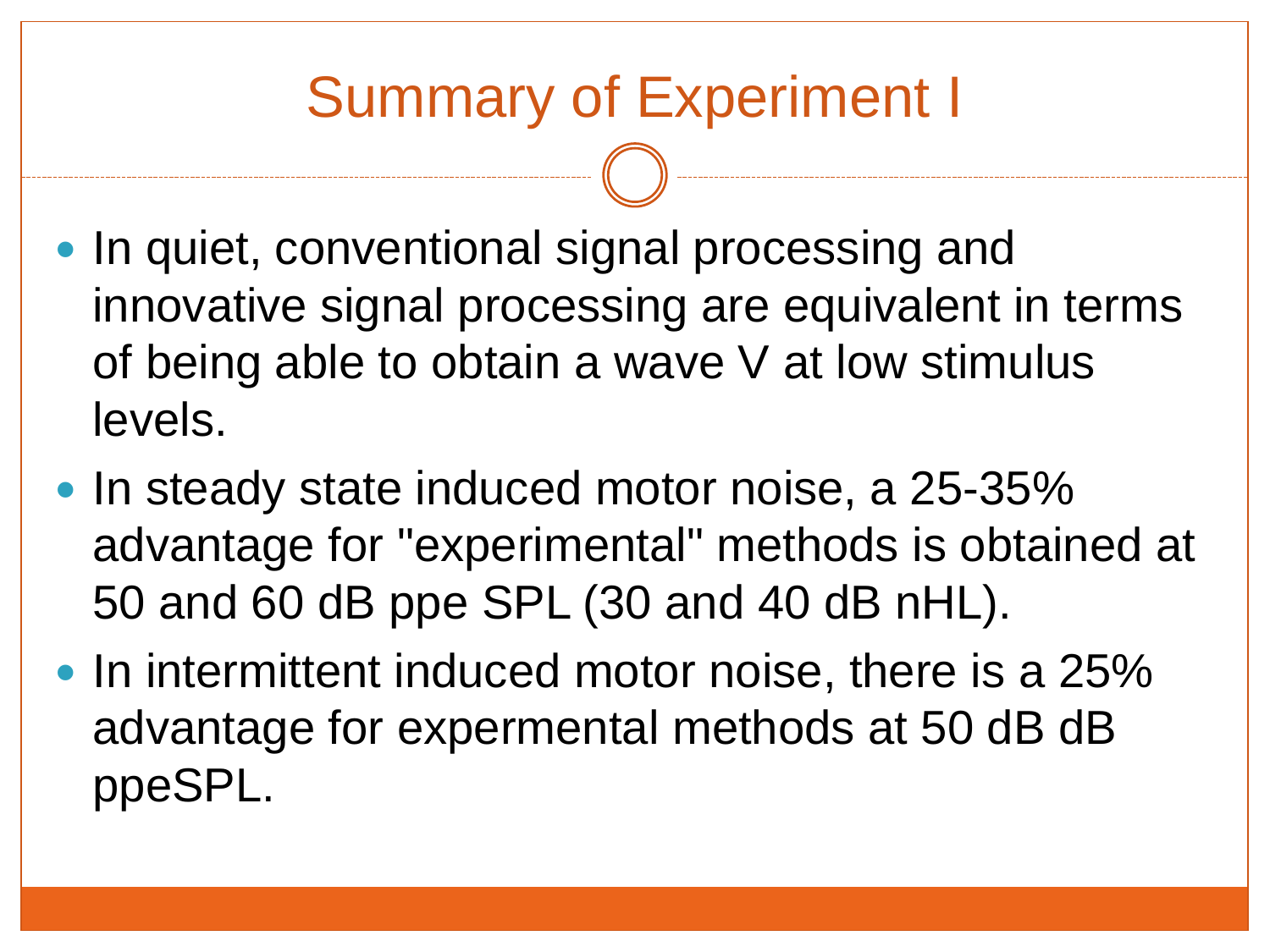### Summary of Experiment I

- ABR wave V latencies are prolonged for "experimental" system compared to conventional.
- Amplitudes are smaller for ABRs obtained wth the expermental system compared to a conventional system.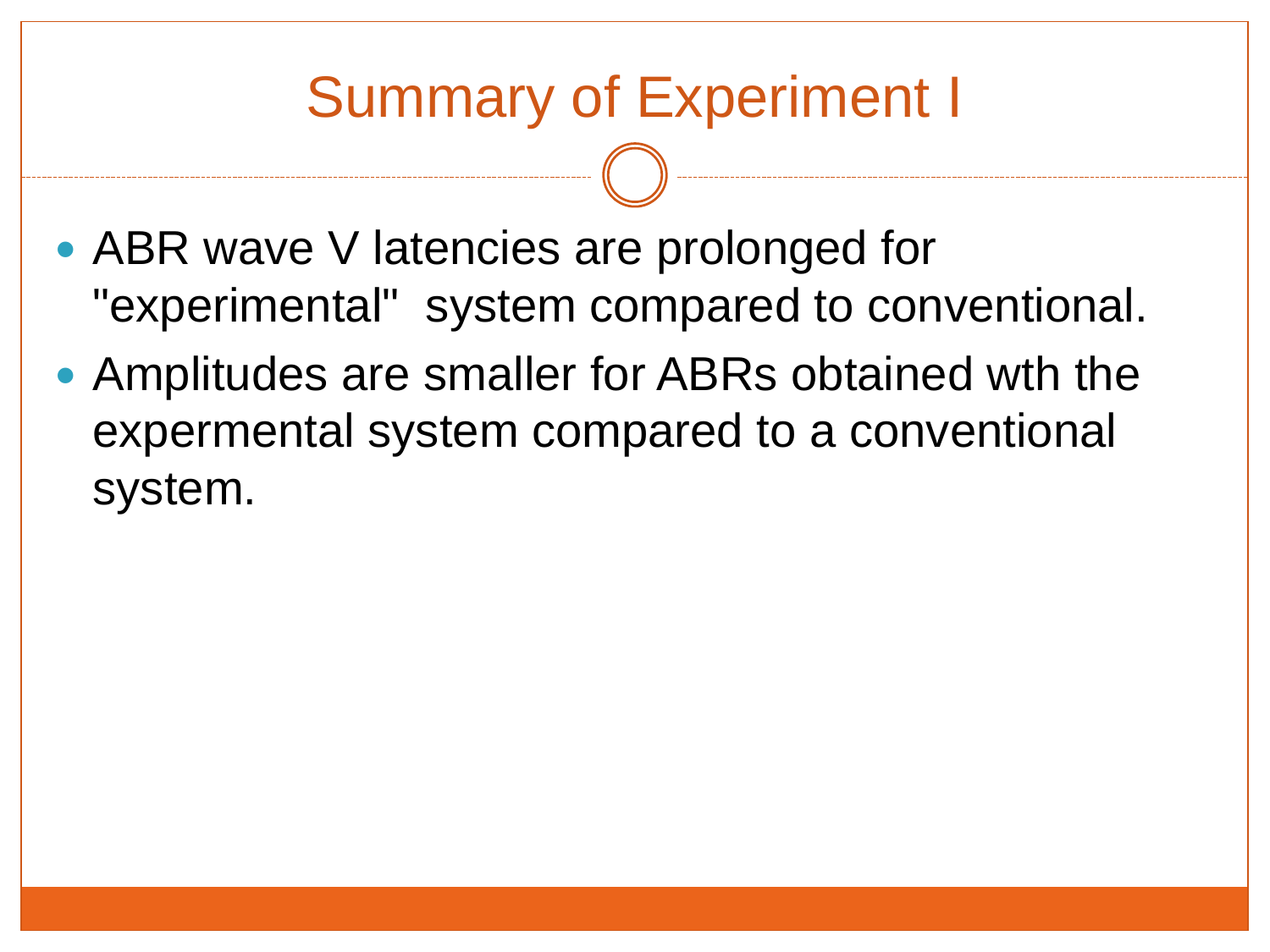### **Discussion**

- kalman-filter *+in situ* amplifier method (Vivosonic) had 25-35% better probability of ABR response present in motor noise conditions at near threshold levels.
	- Advanced signal processing methods are designed to extract response from noise.
		- Conventional methods are also reasonably robust for the conditions tested.
		- Advantages may be increased for other band-pass settings
			- This is being tested in a controlled-lab setting.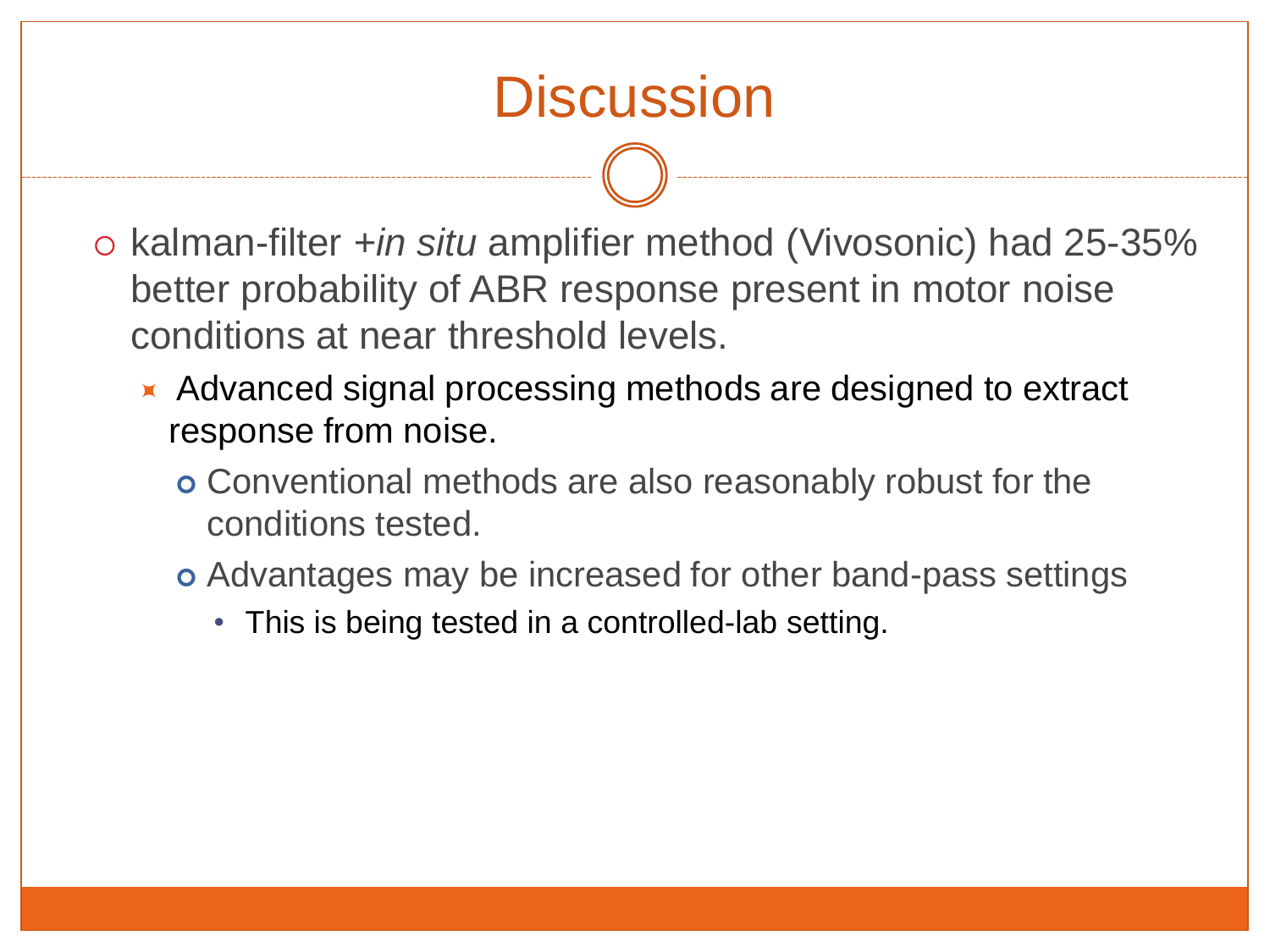### **Discussion**

- Latencies prolonged for "experimental" method compared to conventional method.
	- o Calibration?
	- Filtering can also induce some phase shifts
	- wave I wave V IPLs were WNL
- Amplitudes smaller for "experimental" method Amplitude of ABR is always contaminated by noise Need to equate amplitudes on the basis of the noise floor. o Noise can inflate ABR wave V amplitudes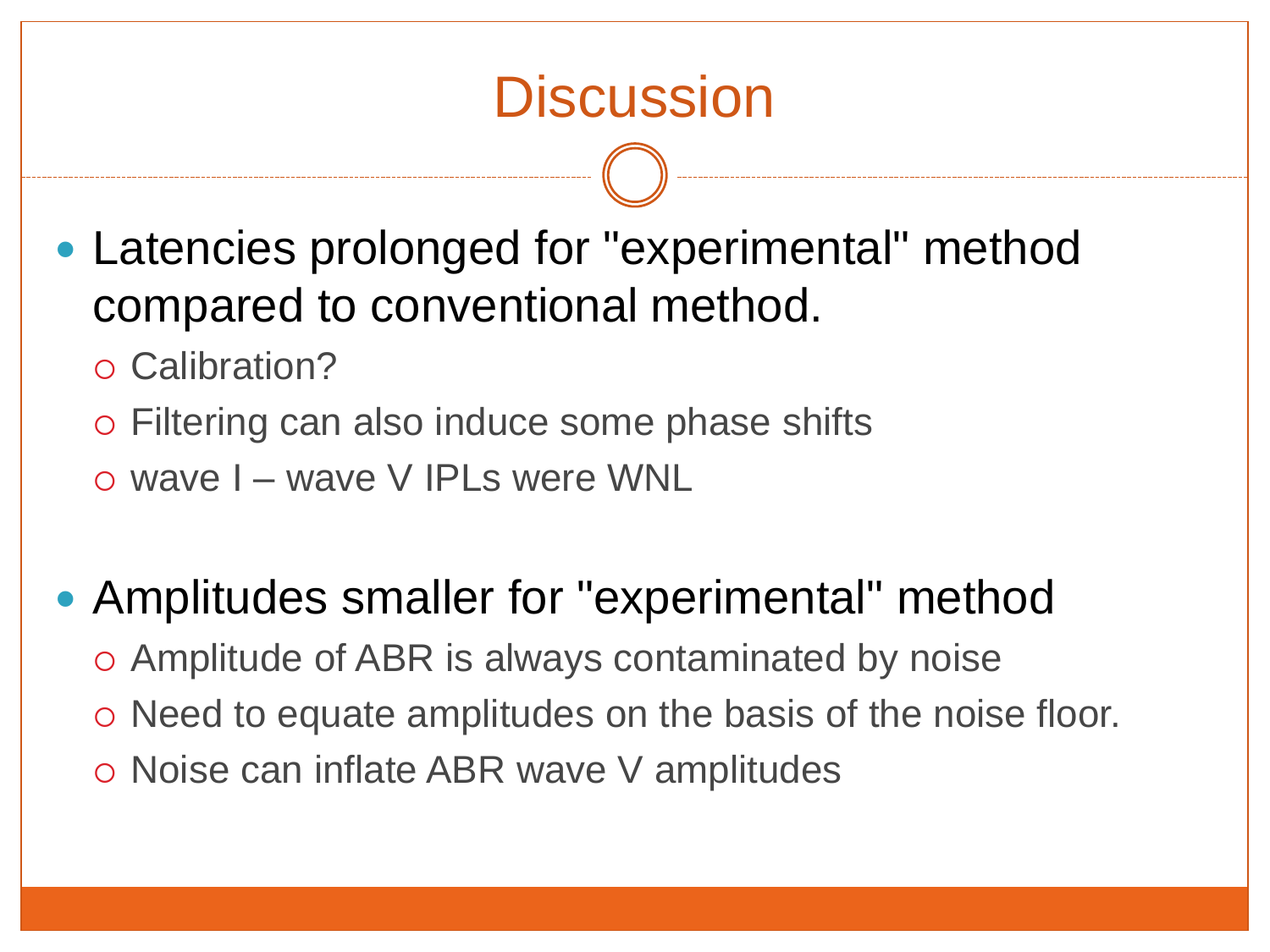### **Experiment II: Clinical Verification**

- **Purpose: move the system from the lab into the clinical setting**
- **Verify that the recordings made during infant wakefulness were comparable to those obtained in the lab setting with adults.**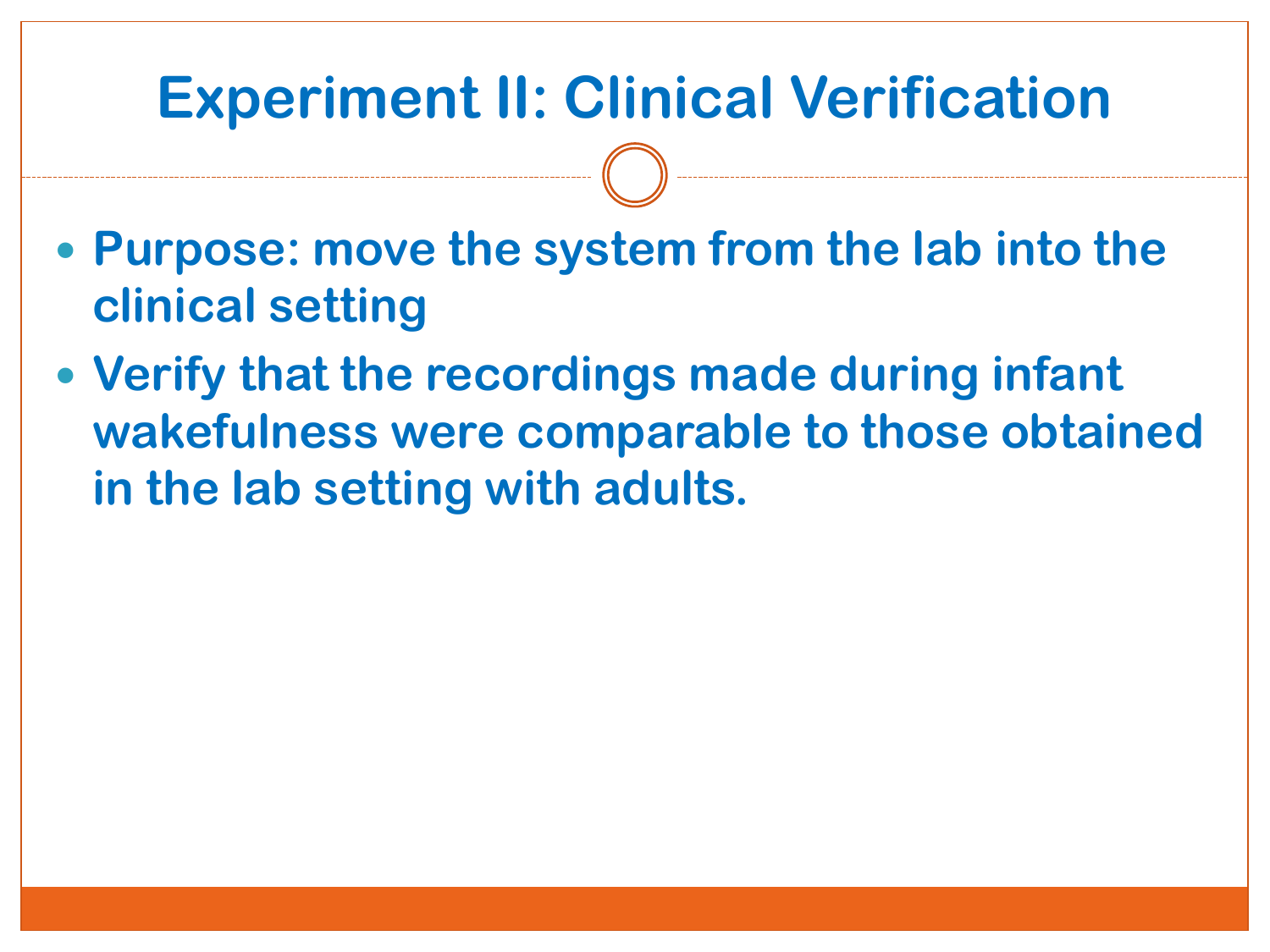### **Participants**

- **Most infants referred to Tucson Medical Center for "natural sleep" ABR evaluation were under 6 months of age.**
	- **Clinical verification study undertaken in 35 infants**
- **Very few children, at our facility, are seen for ABRs between the ages of 6 months and 18 months of age.**
- **Older children are scheduled for ABRs under general anesthesia.**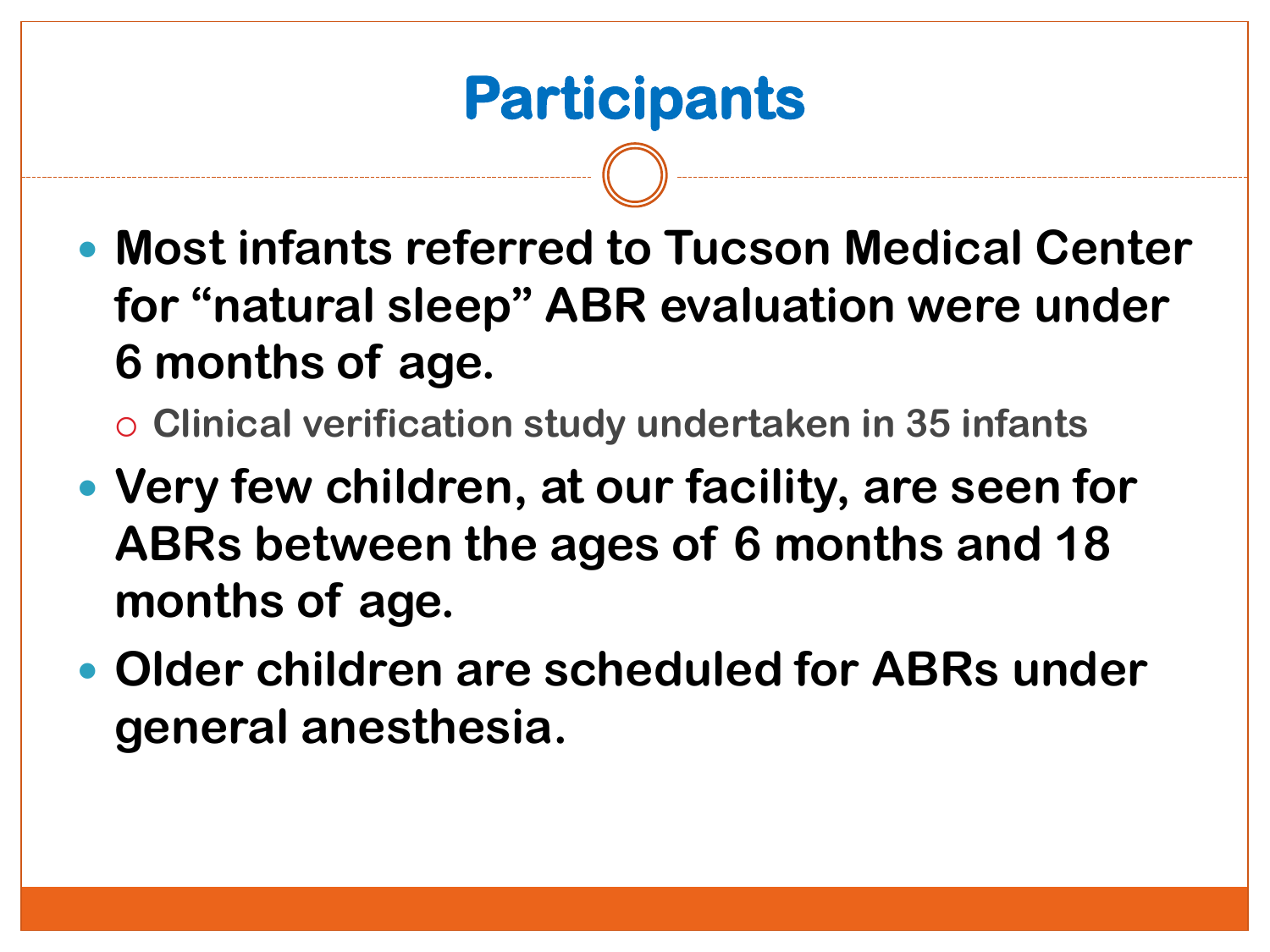### **ABR Evaluations using Vivosonic**

- **Treated as "typical" diagnostic ABR evaluations**
- **Compared to traditional equipment, using the Vivosonic involved the following:**
- **Averaging began prior to baby falling asleep**
- **Less "pausing" when child became somewhat active (e.g. sucking, slight motor activity).**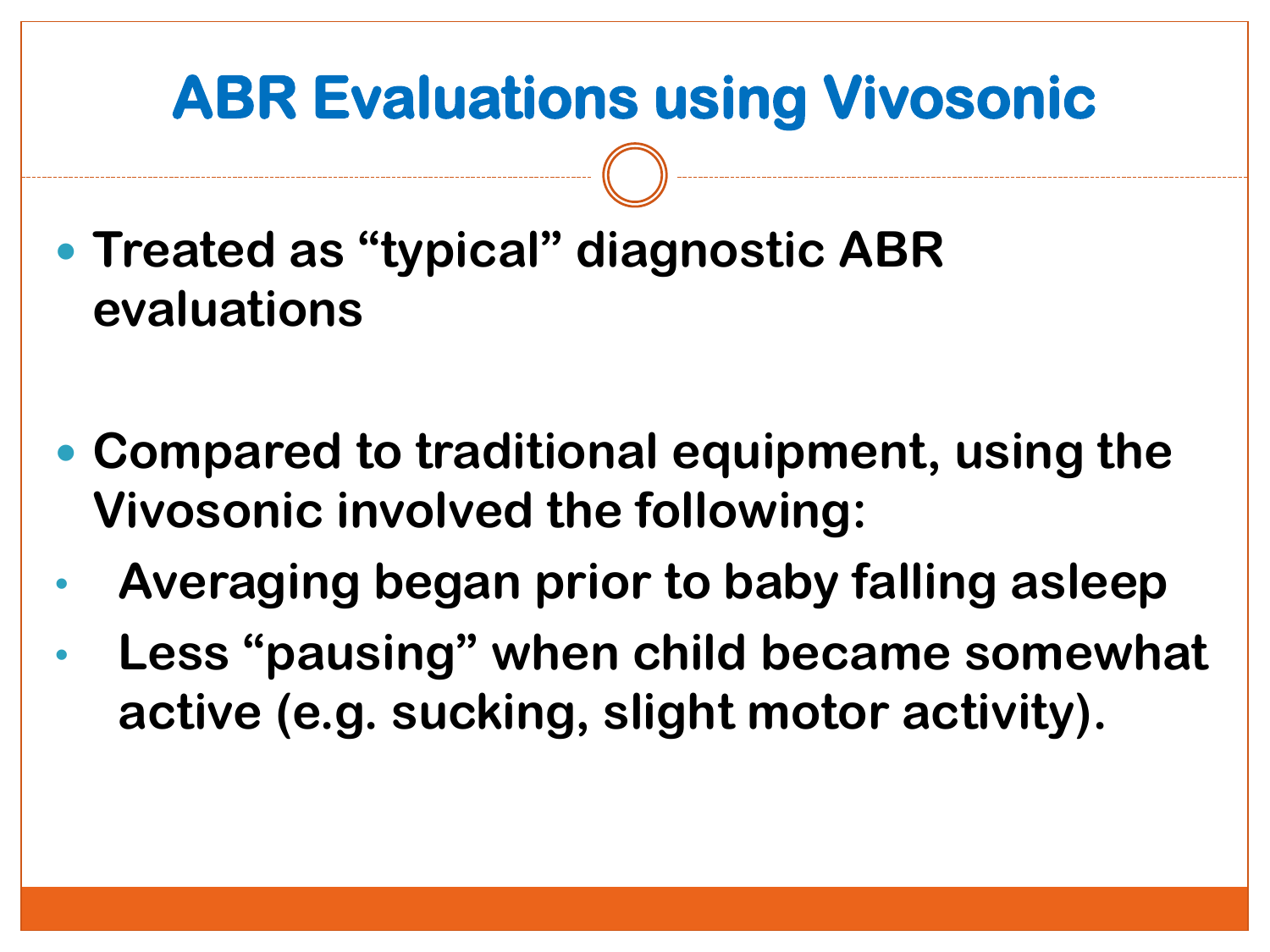## **Family and Baby Arrive**

- **Consent signed**
- **Case history obtained**
- **Otoscopy**
- **OAEs and 1000 Hz tympanometry (if possible to help determine starting levels for ABR)**
- **Apply electrodes and insert earphones placed**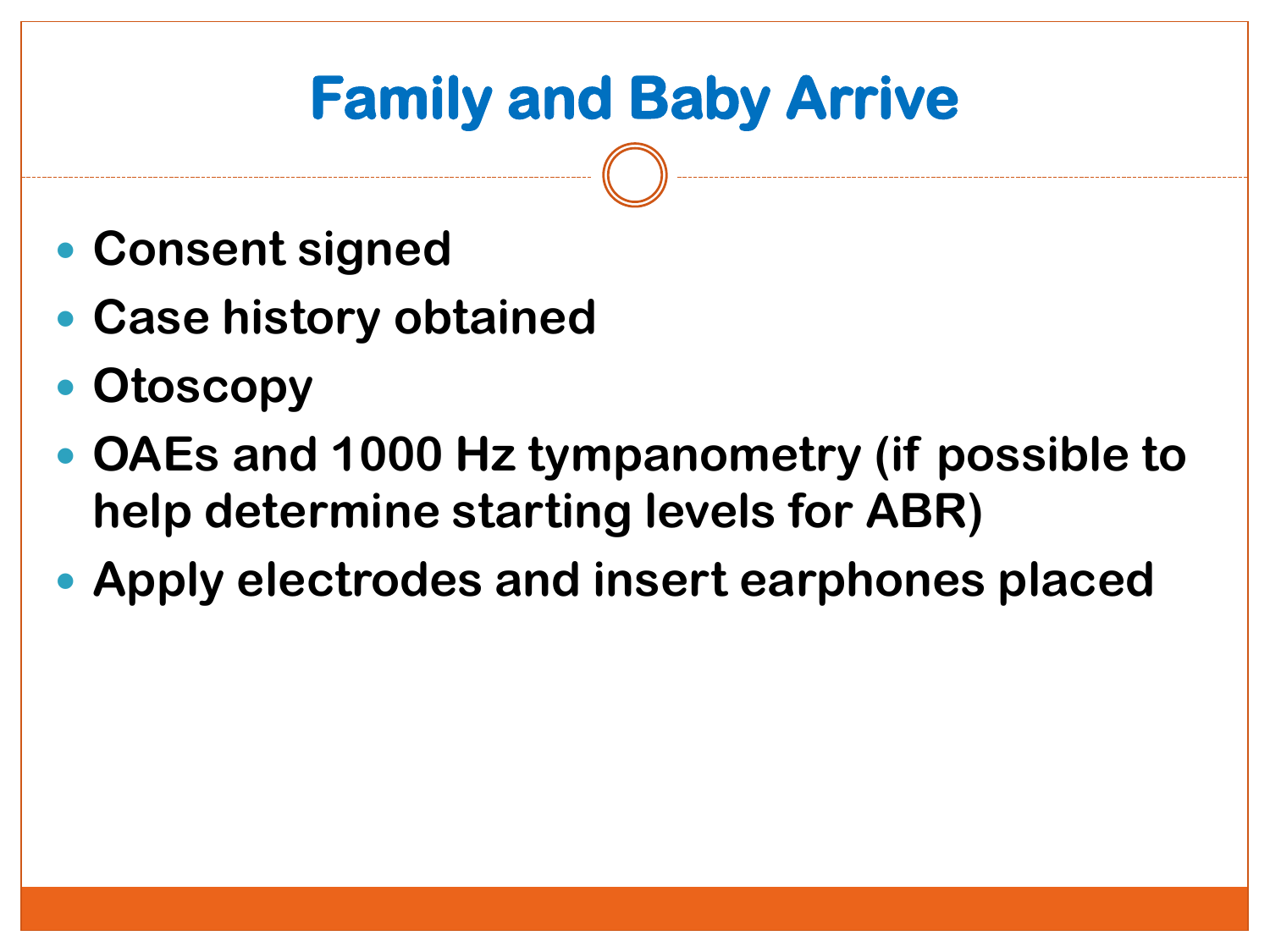### **ABR Recording and Stimulus Parameters**

- **Clicks**
- **Rate of 37.7/sec**
- **High pass filter of 30 Hz**
- **Low pass filter of 1500 Hz**
- **High frequency filter rolloff of 12 dB/octave**
- **Low frequency filter rolloff of 24 dB/octave**
- **Recording window: typically 20 ms**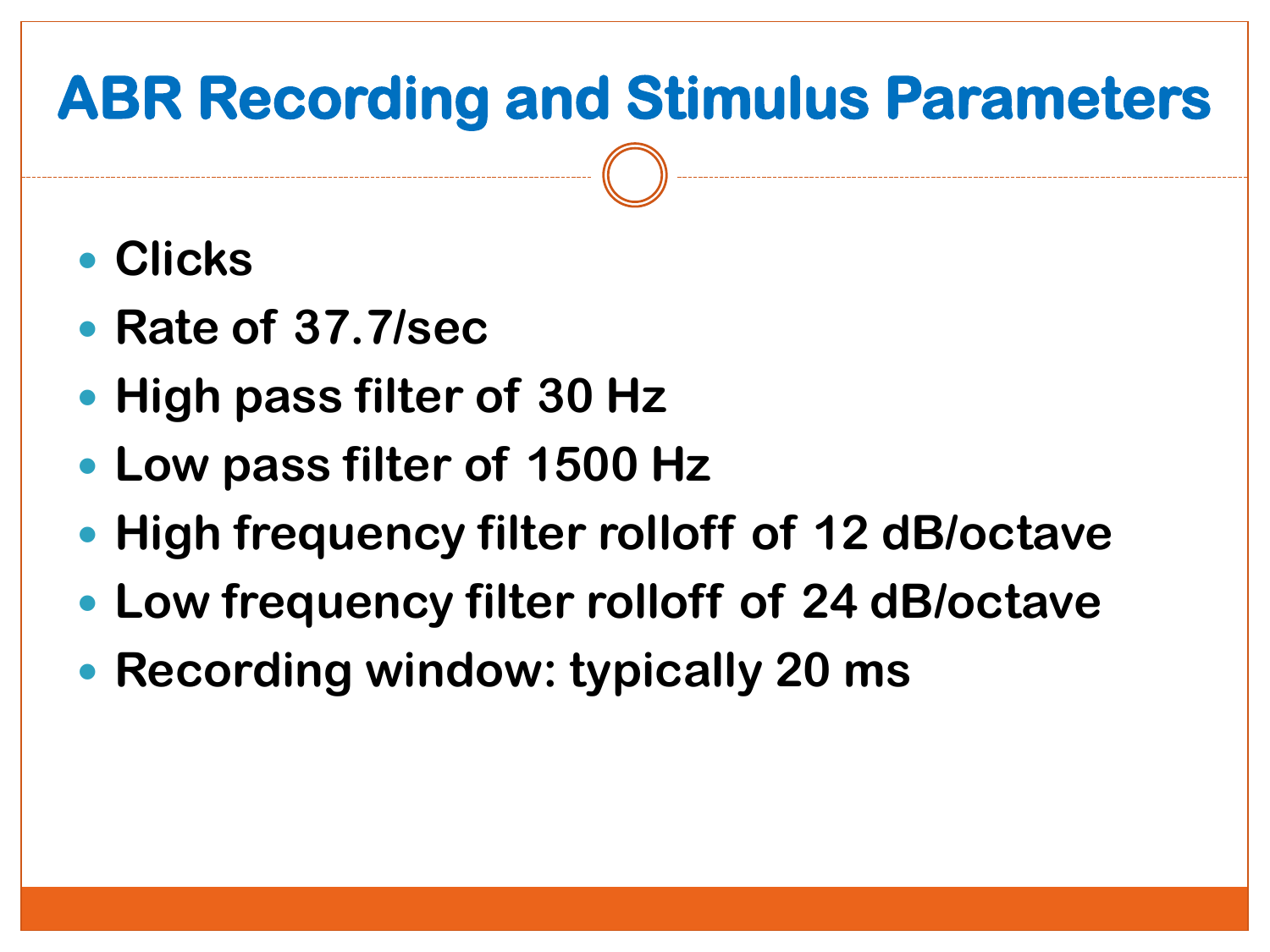# **Stop criteria**

- **1. How quiet is the ongoing EEG during the run?**
- **2. Visual inspection of the averaged waveform (does it look noisy)?**
- **3. Is there a wave V response (e.g. peak present and/or V trough deeper than other perturbations during recording)? Is the response in the latency range expected?**
- **4. If on 2nd run…is there replication?**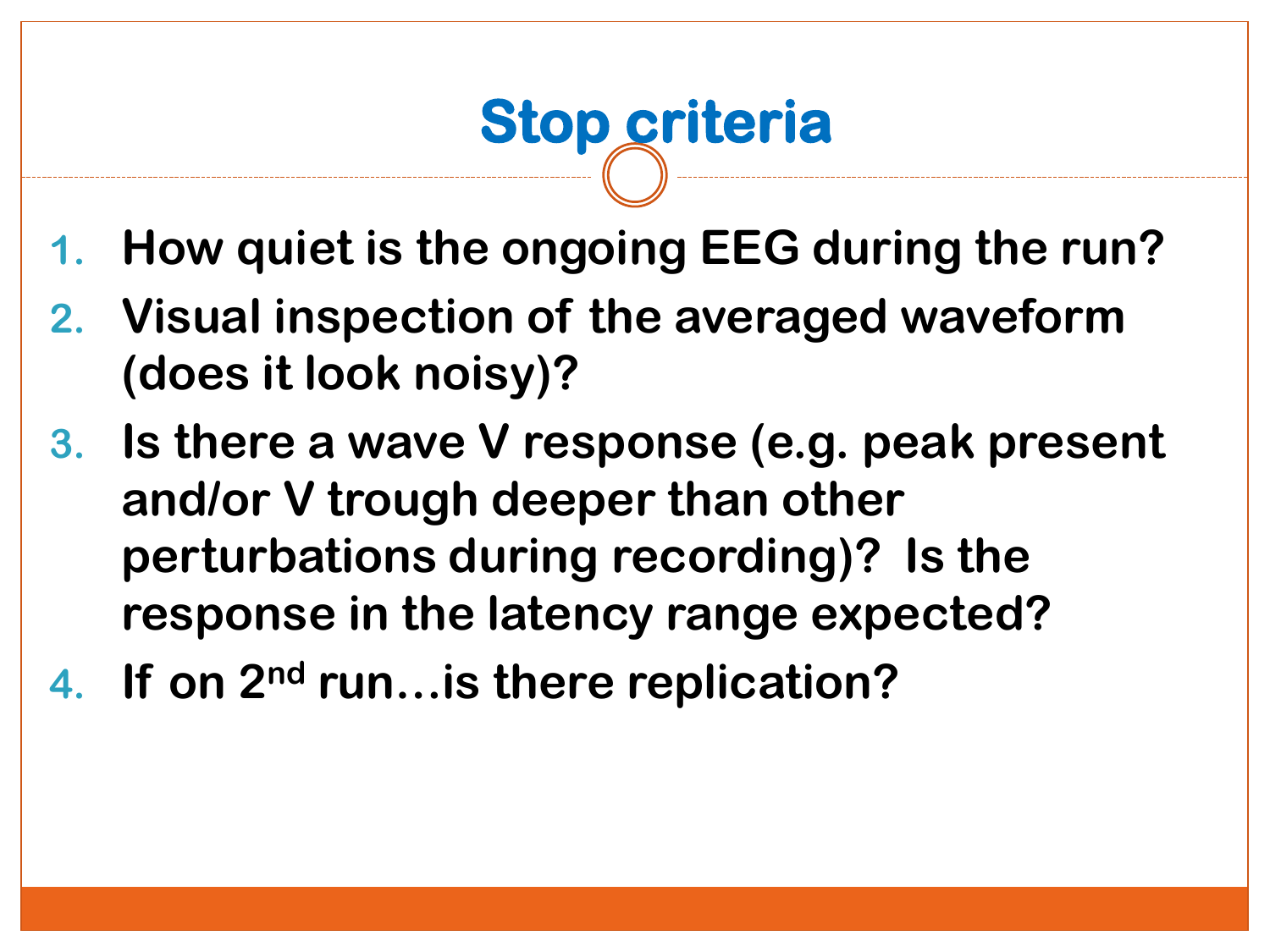## **Examples ABRs recorded at 20 dBnHL**



• **Ongoing EEG was very quiet-no need to invoke Kalman Filter**

- **Clear peak and trough**
- **Replicated waveforms**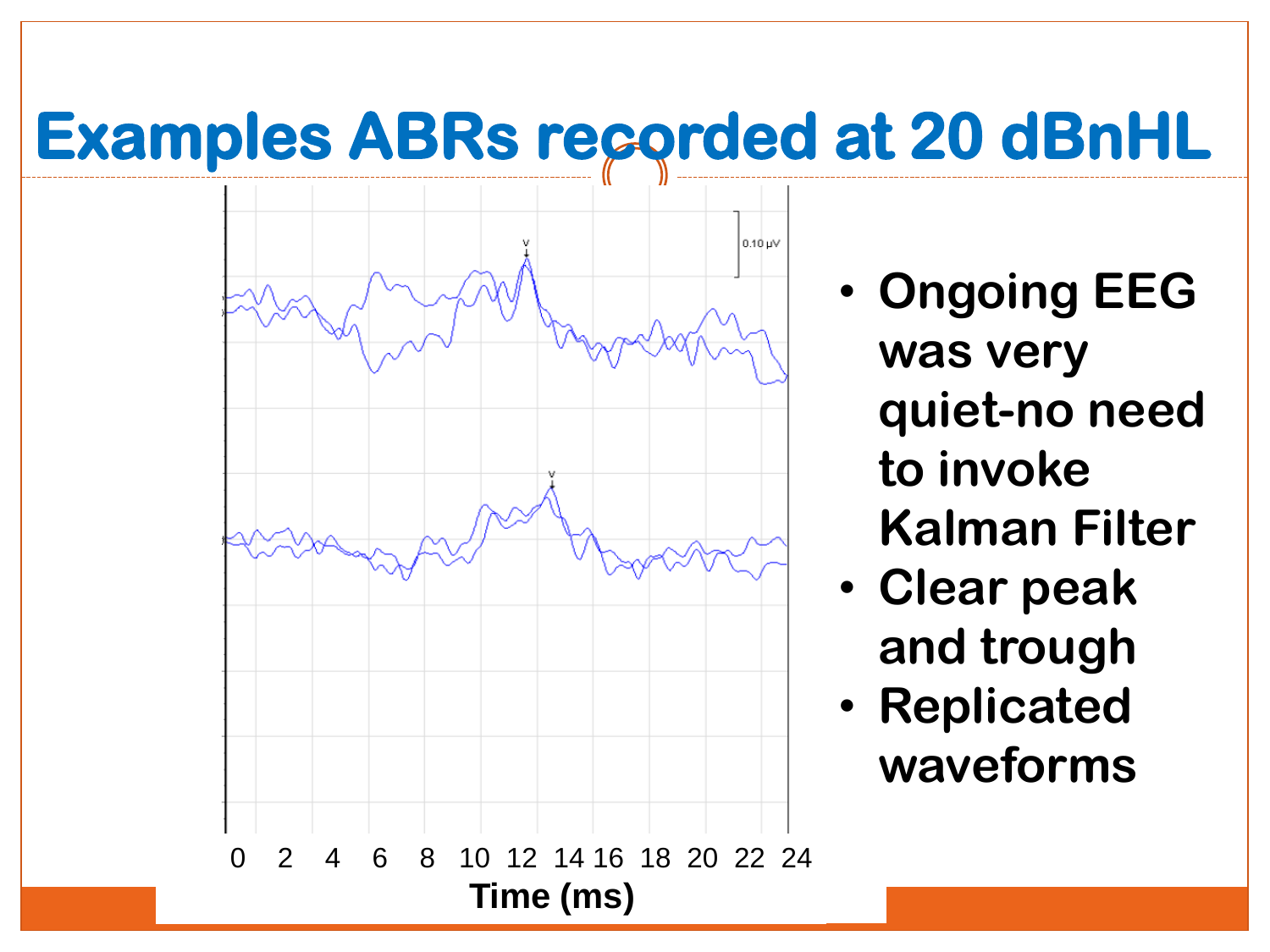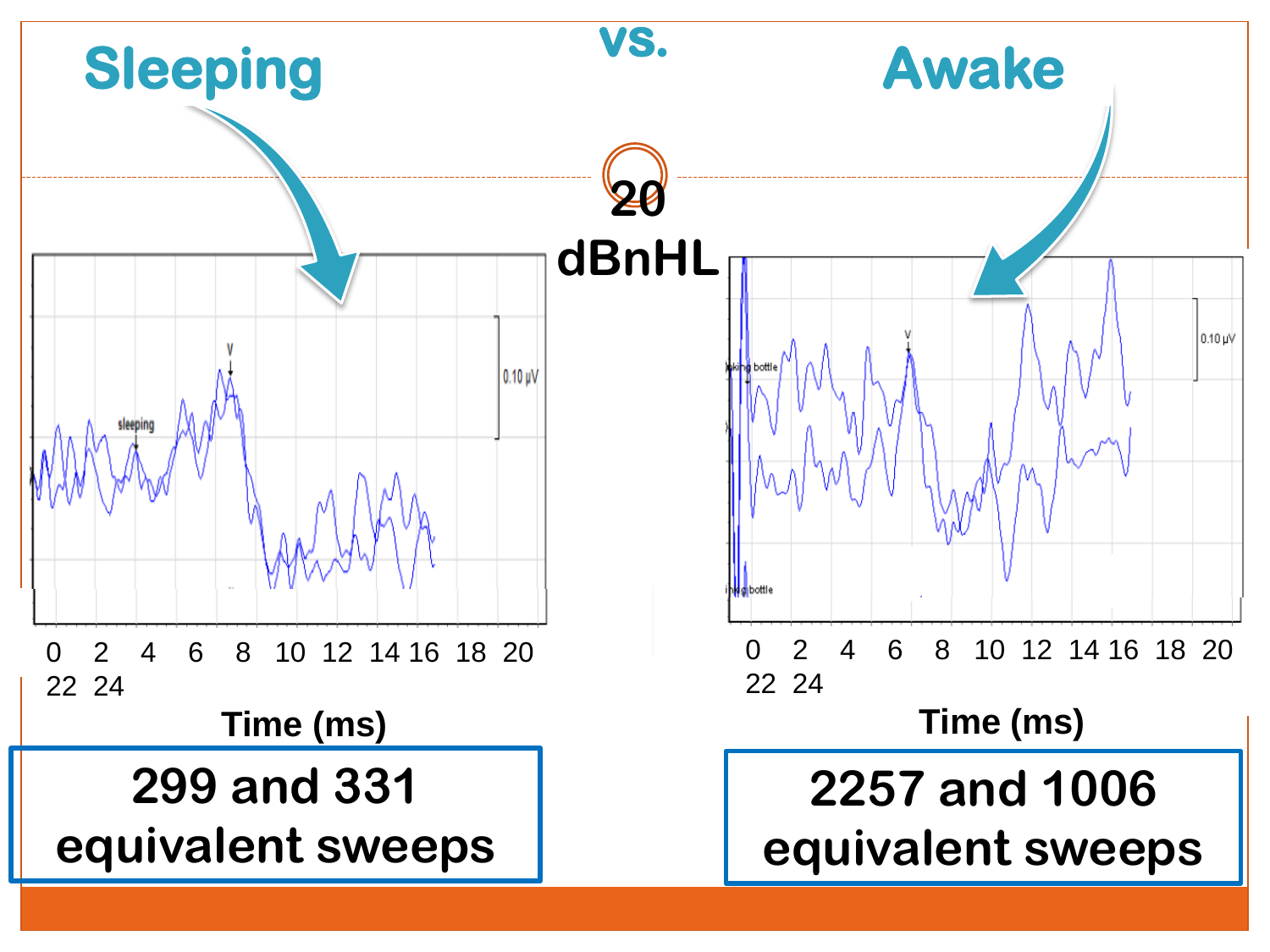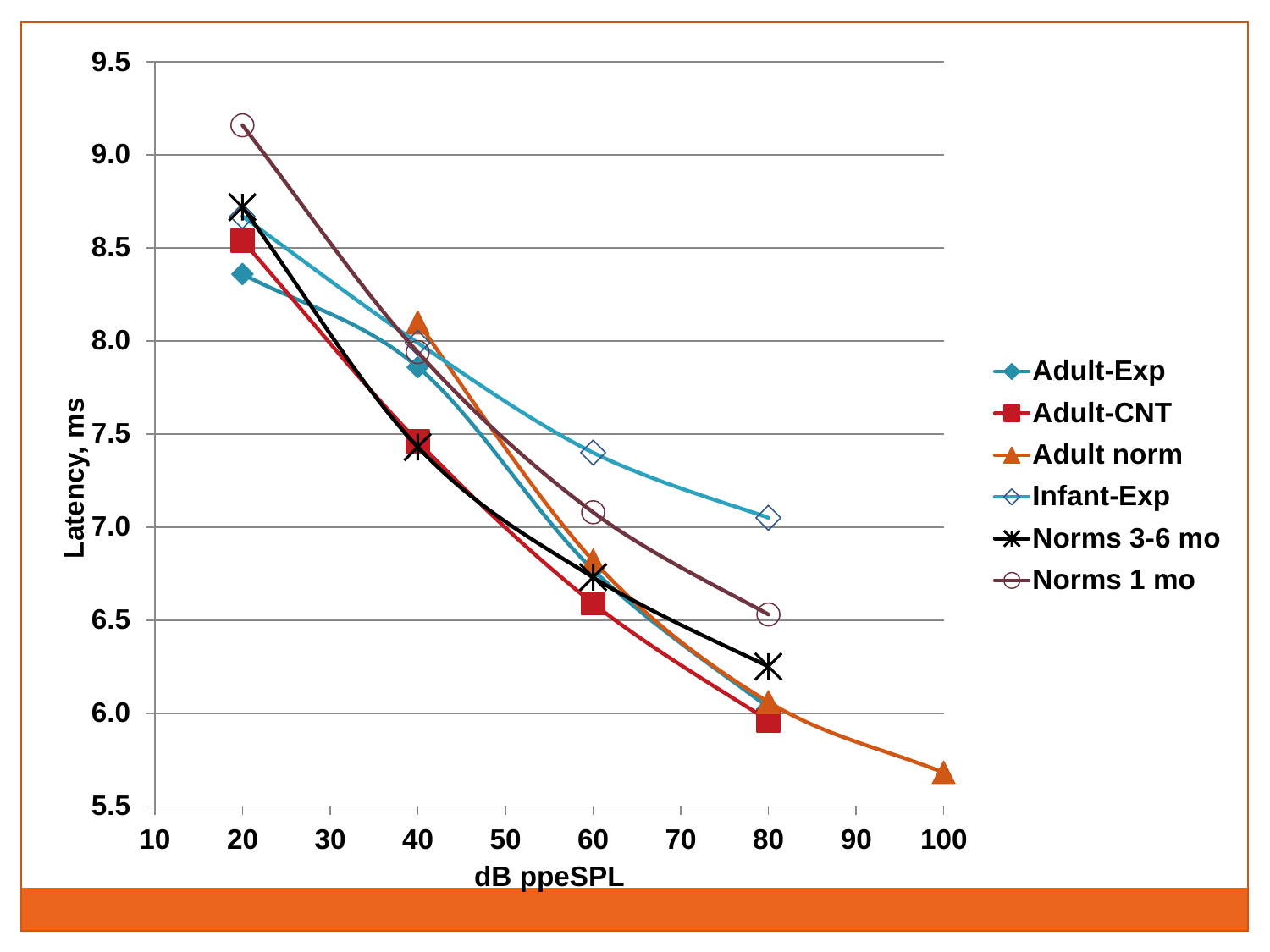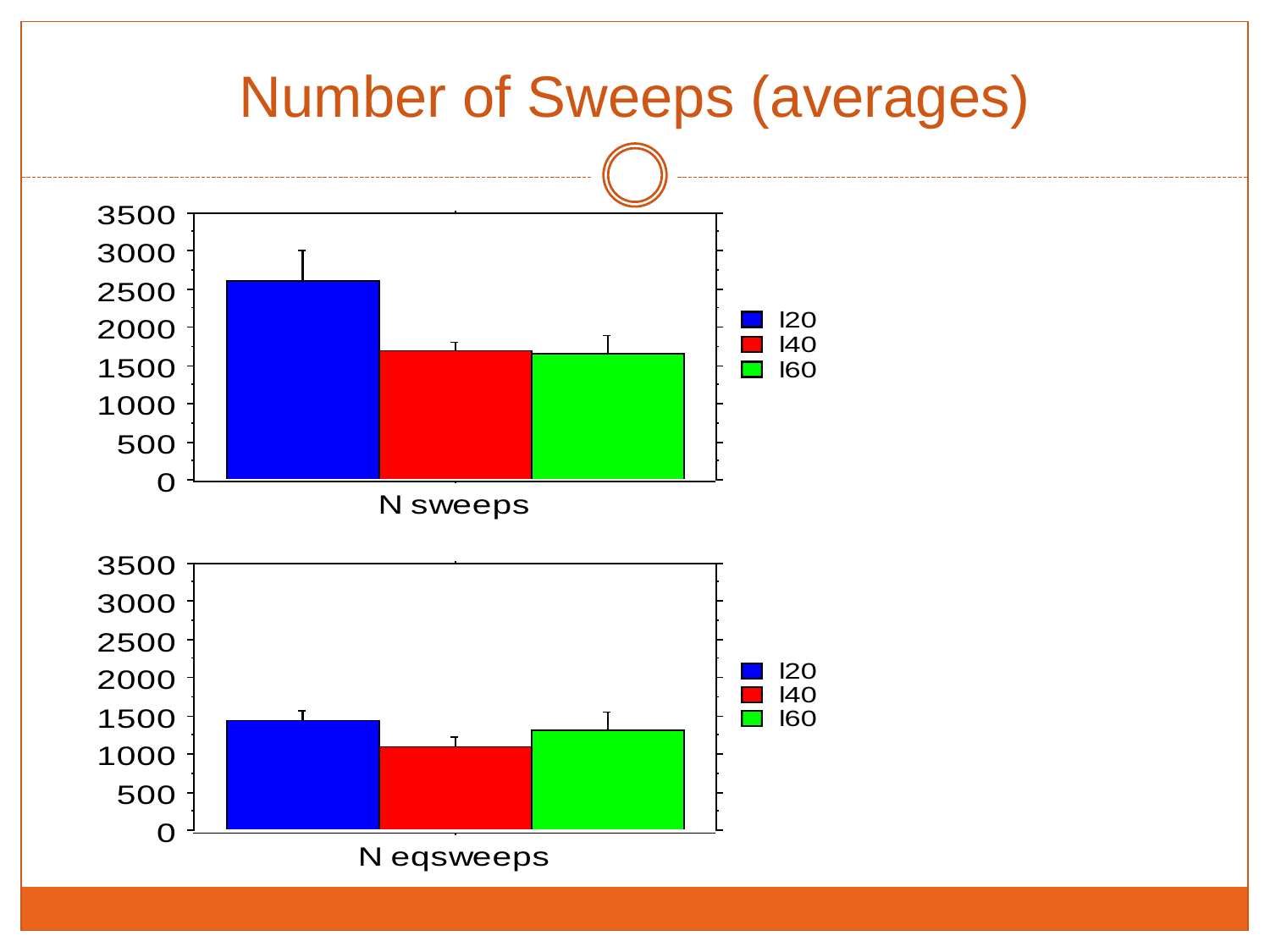